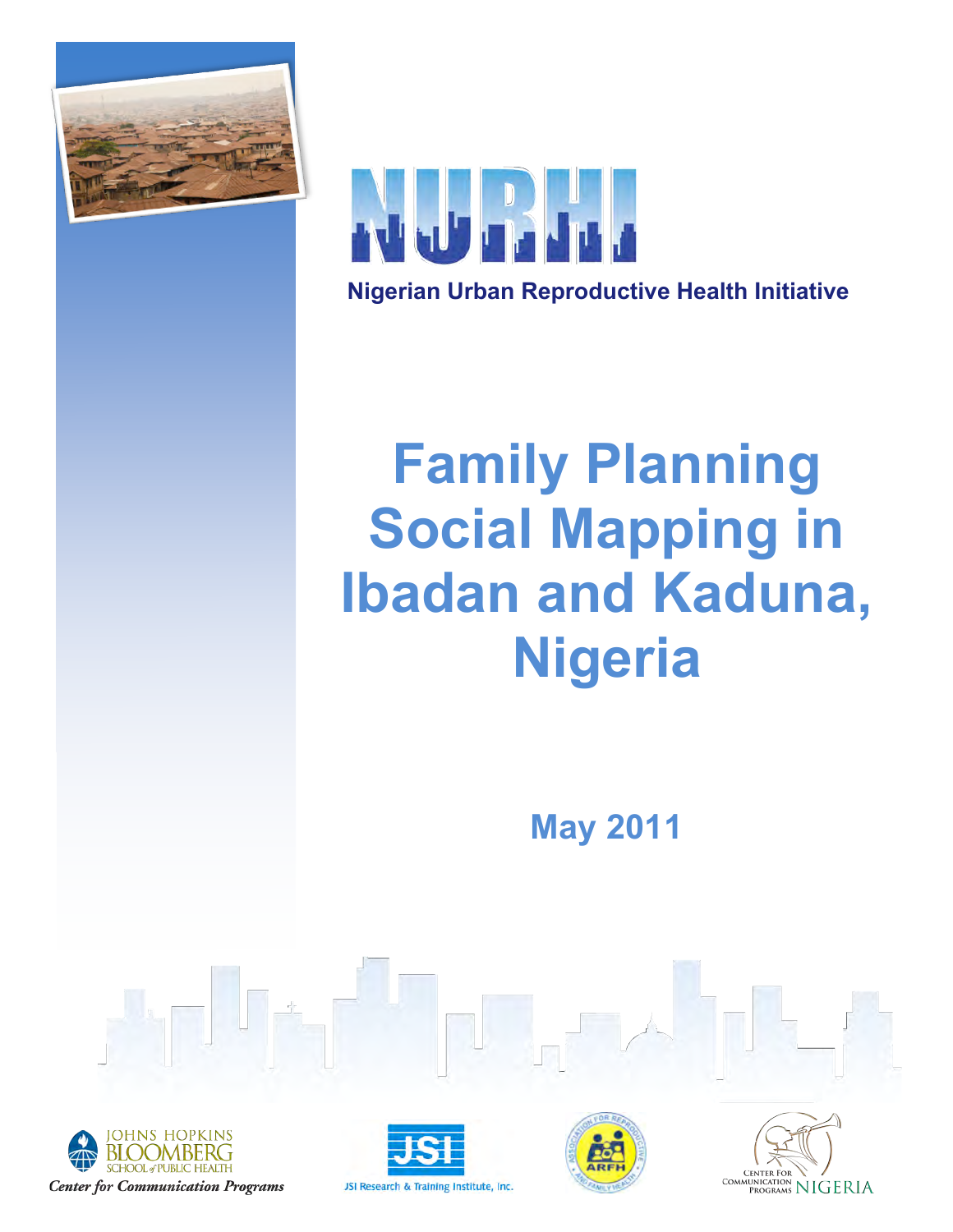# **Acknowledgements**

This report was made possible by the generous support of the Bill and Melinda Gates Foundation. The contents are the responsibility of the Nigerian Urban Reproductive Health Initiative (NURHI) and do not necessarily reflect the views of the Bill and Melinda Gates Foundation.

The research was made possible by the leadership and staff of the NURHI project  $-$  Dr. Mojisola Odeku, Director; Bola Kusemiju, Deputy Director; and the entire NURHI team in Nigeria.

Abdulmumin Saad wrote this report. Valuable contributions were provided by Marc Boulay and Hilary!Schwandt.

The Nigerian Urban Reproductive Health Initiative would like to thank the many people who have contributed to the research. They include the staff of our research partner in Nigeria, Population Reproductive Health Program (PRHP) of the Gates Institute, Obafemi Awolowo University in Ile-Ife, and the family planning provider research participants themselves in Ibadan and Kaduna.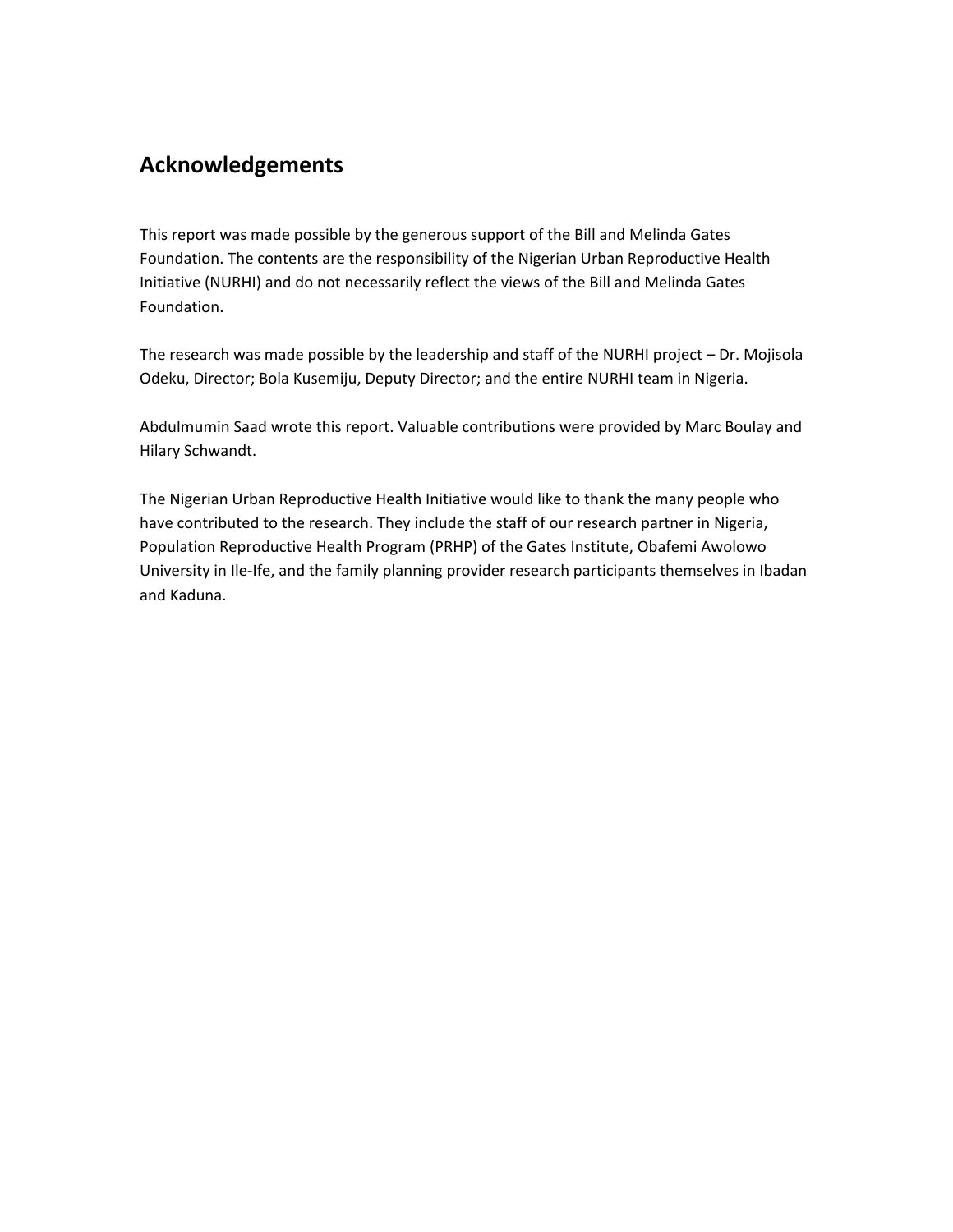# **Table of Contents**

| <b>Table of Contents</b><br><b>Executive Summary</b> |                              | i                |
|------------------------------------------------------|------------------------------|------------------|
|                                                      |                              | ii               |
| 1.0                                                  | <b>Introduction</b>          | 1                |
| l.l                                                  | Background                   | $\boldsymbol{l}$ |
| 1.2                                                  | Study objectives             | $\boldsymbol{l}$ |
| 2.0                                                  | Methodology                  | 1                |
| 3.1                                                  | Study design                 | $\boldsymbol{l}$ |
| 3.2                                                  | <b>Study locations</b>       | $\overline{2}$   |
| 3.3                                                  | Study population             | $\mathfrak{Z}$   |
| 3.4                                                  | Procedures                   | $\overline{4}$   |
| 3.5                                                  | Data analysis                | $\overline{4}$   |
| 3.0                                                  | <b>Results</b>               | 5                |
| 4.0                                                  | <b>Summary of Key Themes</b> | 13               |
| 5.0                                                  | <b>Recommendations</b>       | 14               |
| <b>Bibliography</b>                                  |                              | 15               |
| <b>Appenndix: Social Mapping Guide</b>               |                              |                  |
|                                                      |                              |                  |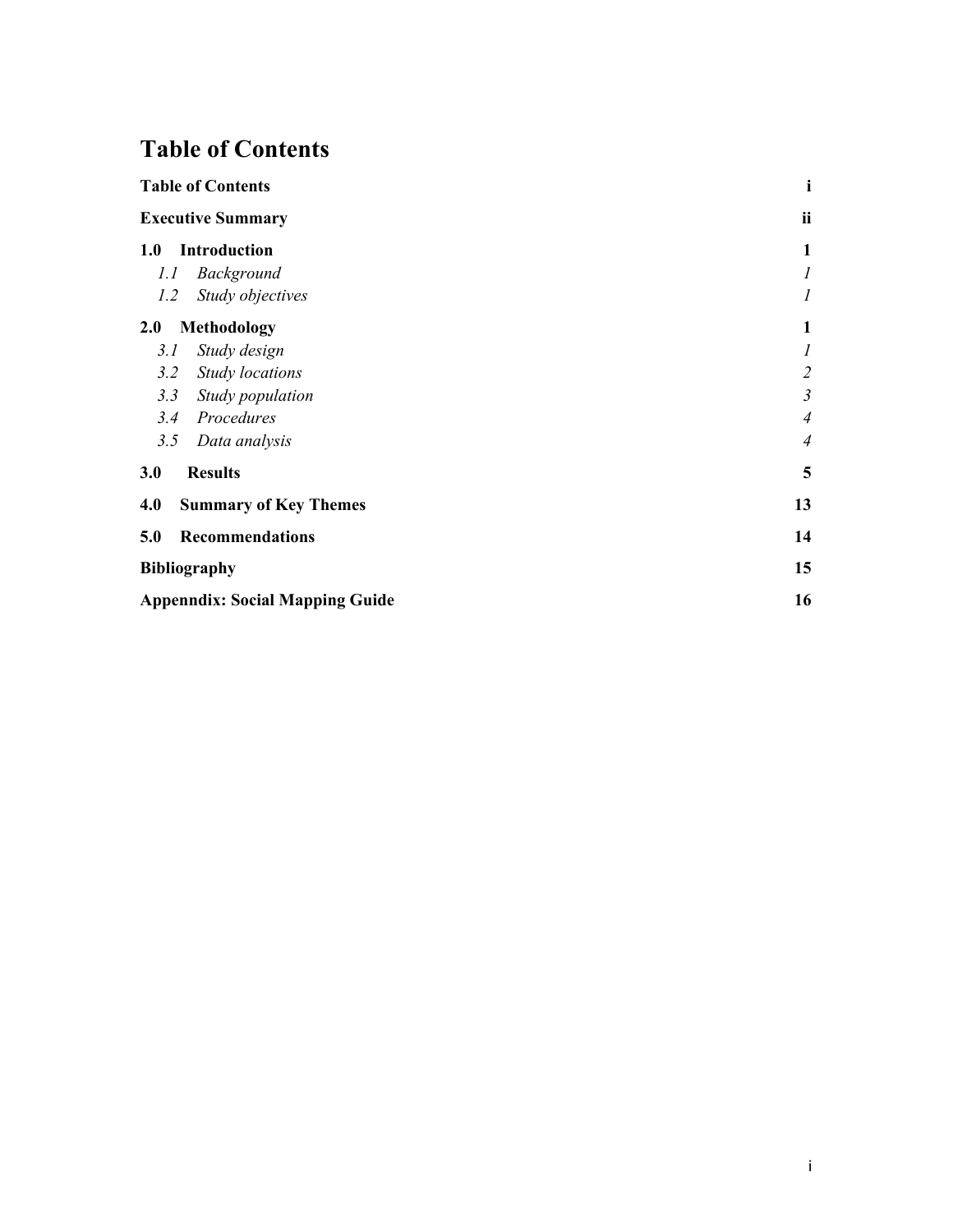# **Executive Summary**

Nigeria is the most populous country in Africa with a population of over 140 million and an annual growth rate of about 2.4 percent. The use of family planning in Nigeria is very low - only 10% of currently married women use a modern family planning method. The low utilization of modern family planning methods invariably factors into the high fertility, maternal, and child mortality rates in the country (NDHS, 2008).

To address the poor health and social consequences of high fertility and low utilization of family planning services in Nigeria, the Bill & Melinda Gates Foundation funded the Nigerian Urban Reproductive Health Initiative (NURHI). NURHI aims to increase the modern contraceptive prevalence rate (CPR) in selected urban areas by at least 20 percentage points through improved access to and utilization of reproductive health services. The results from this study are intended to inform the development of NURHI project activities.

The aim of this study was to assess urban community members' perception about their community boundaries, available health facilities and family planning services, as well as identify places of social interaction.

This study was qualitative in design and relied on participatory social mapping data collection activities. A total of 24 community mapping exercises were conducted between September and October 2010. The groups were stratified by sex, age, wealth, and location.

The findings suggest that most respondents were aware of most health facilities in their communities. Kaduna residents were more likely to know about the available family planning services in their communities than Ibadan residents. Men had a more expansive perception of community landmarks – potentially reflecting their greater mobility in the communities. There was little difference in identified places of social interaction when comparing the older and younger female groups. Social spaces identified included community leaders' palaces and homes, markets, sport grounds, schools, bars, and places of worship.

The study indicated a need to increase awareness about the locally available family planning service sites in Ibadan. Greater awareness of family planning service sites in Ibadan could potentially improve utilization of family planning services in this city, thereby increasing the contraceptive prevalence rate. Community leaders' compounds appear to be important social entry points into communities for both men and women, young and old.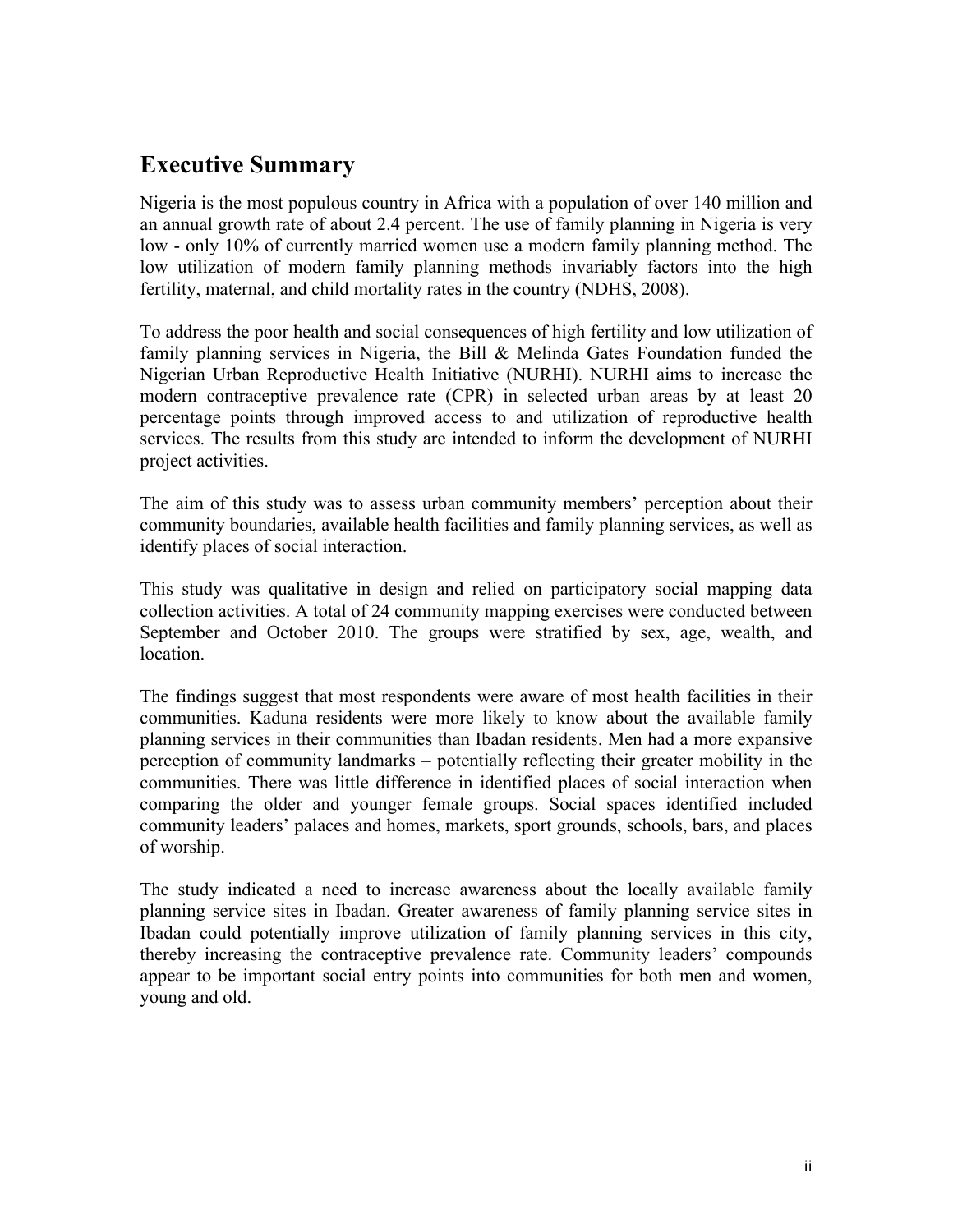# **1.0 Introduction**

# *1.1 Background*

The Nigerian Urban Reproductive Health Initiative (NURHI) is funded by the Bill & Melinda Gates Foundation. The John Hopkins Bloomberg School of Public Health Center for Communication Programs in Baltimore, Maryland is the lead implementing partner. NURHI aims to promote the health of women through improved access to and utilization of reproductive health services in four Nigerian cities - Abuja, Ibadan, Ilorin, and Kaduna in the first two years. The project will subsequently expand to Benin and Zaria in the third year of the project. To ensure effective programming, the data that are generated from community level research will inform the development of the project activities.

NURHI, through a nationally advertised and competitive process, selected and contracted the Population and Reproductive Health Program (PRHP) of Obafemi Awolowo University to conduct the formative mapping research in one southern city (Ibadan) and one northern city (Kaduna). The Institution Review Board at Johns Hopkins Bloomberg School of Public Health and the Obafemi Awolowo University Teaching Hospitals as well as the state authorities of the respective states approved the research.

# *1.2 Study objectives*

The study has the following objectives:

- 1. Determine community boundaries as perceived by community members.
- 2. Identify health service centers in each community.
- 3. Identify family planning services available in each community.
- 4. Identify spaces of social interaction in each community as possible program entry points.

# **2.0 Methodology**

# *2.1 Study design*

Participatory social mapping was the qualitative data collection method applied in this study. Facilitators guided the participants through the exercise of drawing a map of their community and locating health care facilities, and identifying which health care facilities offer family planning services. Participants were also asked to identify spaces in their community where social interactions occur. The process involves verbal interactions among participants in the form of group discussion during the process of mapping.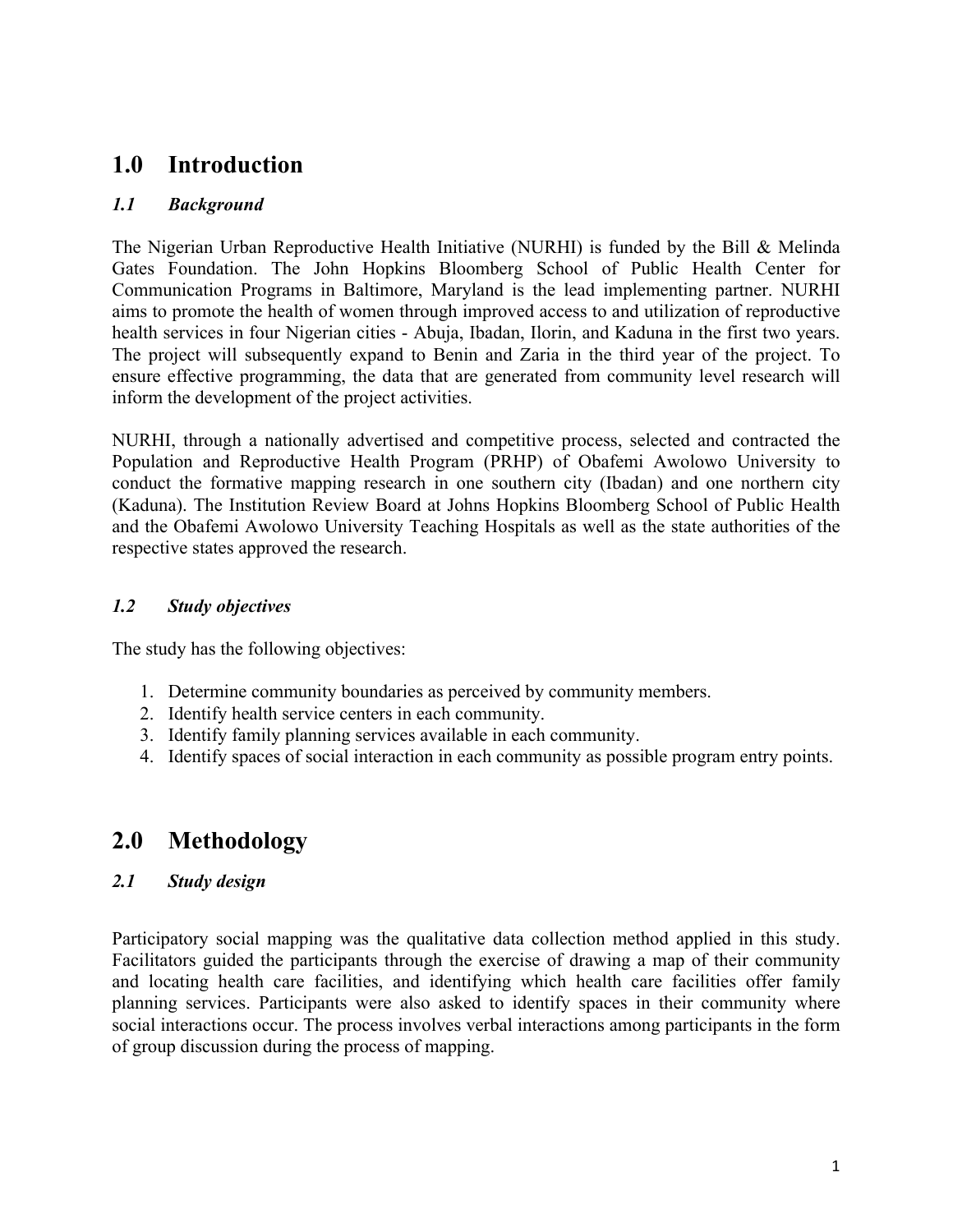Participatory social mapping data collection activities took place in Ibadan and Kaduna. In three neighborhoods in each city, four groups convened, stratified by sex and age. A total of 24 mapping exercises (12 in each city) were held with 219 participants, there was an average of nine respondents in each group.

# *2.2 Study locations*

## **A. Ibadan city**

Ibadan is the capital city of Oyo State and the third most populous metropolitan area in Nigeria, after Lagos and Kano, with a population of 1,338,659 (NPC, 2006). It is the largest in geographical area and has 11 Local Government Areas (LGA) (NURHI is present in 5 LGAs). It is located in southwestern Nigeria, 128 km inland northeast of Lagos and 530 km southwest of Abuja, the federal capital. The Yoruba people are the major inhabitants. It has a tropical wet (lengthy) and dry (short) climate and relatively constant temperatures throughout the course of the year.

The city is an important commercial centre. Nearly every street and corner in the core and the inner suburbs of the city is a market square or stall. Within the city there are two eight-day periodic markets—Ibuko (Bode) and Oje—and many daily markets. The largest daily market stretches in a belt from the railway station in the west to the centre of the city and is Ibadan's commercial core. Thus, a high proportion of the population is occupied as traders, but there are a sizable proportion of civil servants and other office workers as well. The city celebrates religious festivities and special events like Ibadan day and Okebadan festival.

The TFR in Oyo State is 5.1, which is slightly lower than the national rate of 5.7, intention to use family planning and unmet need are 53% and 18% respectively, and the contraceptive prevalence rate it 21.9, Maternal Mortality is 262/100,000 and Infant Mortality is 7/1000 (NDHS, 2008).

The survey was carried out in three selected communities, which were selected based on their economic status:

- (i) Foko very low income (slum), very poor;
- (ii) Agbowo Community low income, poor; and
- (iii)Oke-Ado Community middle income.

# **B. Kaduna city**

Kaduna is the state capital of Kaduna State located in north-central Nigeria. The city has population of over 760,000 (NPC, 2006). The city is located on the Kaduna River, a trade center, a major transportation hub for the surrounding agricultural areas, and home to many tertiary institutions of learning. Hausa/Fulani, Gbagi, Yoruba, and Igbo are the major inhabitants in the city- the city forms part of the country's cultural melting pot with multiple ethnic groups (Kaduna State, 2011). There are two marked seasons in Kaduna, the dry windy season and the rainy (wet) season. The rainy season, on average, lasts for about five months.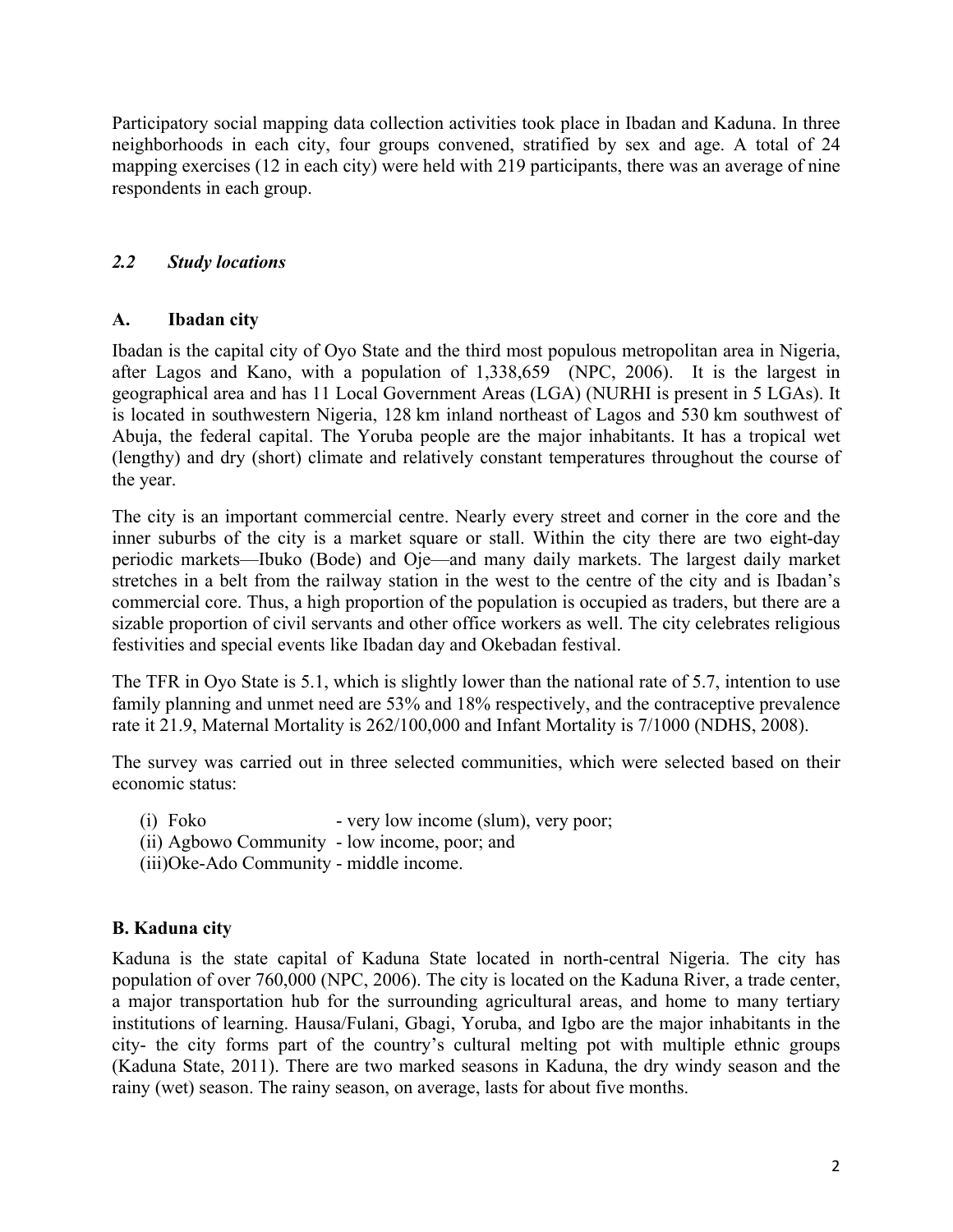The total fertility rate, contraceptive prevalence rate, intention to use family planning, unmet need, maternal mortality ratio and infant mortality rate for the state were 6.9, 9.6%, 18%, 12%, 800/100,000 and 10/1000 respectively (NDHS, 2003; 2008).

The survey was carried out in three selected communities based on their economic status:

- (i) Nassarawa very low income (slum), very poor;
- (ii) Tudun Wada Community low income, poor; and
- (iii) Unguwar Rimi Community middle income

Table 1: Demographic and Health Variables (NDHS, 2003; 2008)

| <b>Variables</b> | Population | TFR CPR<br>$\binom{0}{0}$ | $($ %) | Unmet<br><b>Need</b><br>$\frac{9}{6}$ | Intention<br>to use<br>$\frac{10}{2}$ | <b>MMR</b>  | <b>IMR</b> |
|------------------|------------|---------------------------|--------|---------------------------------------|---------------------------------------|-------------|------------|
| Ibadan           | 1.338.659  | 5.1                       | 21.9   | 18                                    | 53                                    | 262/100.000 | 7/1000     |
| Kaduna           | 760.000    | 69                        | 96     | $12 \overline{)}$                     | 18                                    | 800/100.000 | 10/1000    |

#### *2.3 Study population*

Study participants were men and women of reproductive age from Ibadan or Kaduna. The participatory social mapping exercises were stratified by city, sex, age (18-24 years and 25-49), and wealth (very poor, poor, and middle income). There were a total of 24 social mapping exercises conducted in the two cities. Study participants were recruited from the community with support from the community leaders. Following recruitment, verbal informed consent was obtained from all study participants before proceeding. Refreshments and transport allowances were provided as incentives to the participants.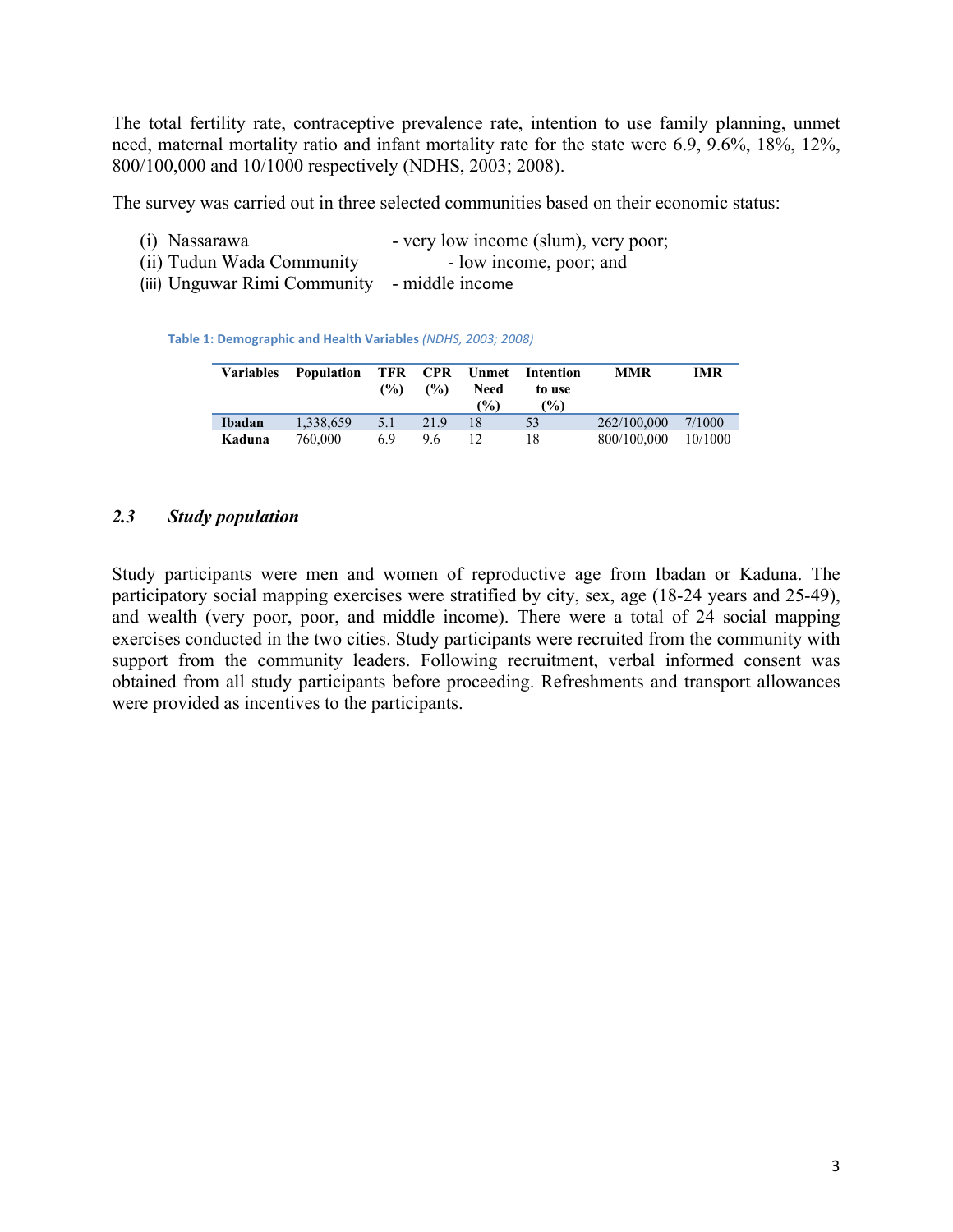| S/No | Group                             | <b>Ibadan</b> |    |    | Kaduna    |    |    | <b>Total</b> |
|------|-----------------------------------|---------------|----|----|-----------|----|----|--------------|
|      |                                   | VP            | P  | M  | <b>VP</b> | P  | M  |              |
|      | Young females (age 18-24) married | 8             | 10 | 9  | 7         | 9  | 8  | 51           |
| 2    | Older females (age 25-49) married | 12            | 8  | 11 | 12        | 10 | 8  | 61           |
| 3    | Young males (age 18-24) married   | 8             | 9  | 9  | 12        | 9  | 8  | 55           |
| 4    | Older males (age 25-59) married   | 8             | 8  | 10 | 8         | 8  | 10 | 52           |
|      | <b>Total</b>                      | 36            | 35 | 39 | 39        | 36 | 34 | 219          |

#### **Table 2: Distribution of participants by city**

 $VP = V$ ery poor community

 $P = Poor$  community

 $M =$ Middle income community

## *2.4 Procedures*

Ethical approval to conduct the study was obtained from the Institutional Review Board at the Johns Hopkins Bloomberg School of Public Health in Baltimore, Maryland, and the Obafemi Awolowo University, Ile Ife, Nigeria. In addition, written approvals to conduct the study were obtained from the Ministry of Health in the two states.

The lead researcher hired to carry out the research recruited and trained 24 qualified research assistants who had post-graduate training. The training focused on areas such as an overview of the NURHI project goals, qualitative research methods (especially social mapping and strategies to interact with the community members in order to understand the available health facilities and basic landmarks in the study location), fieldwork ethics, and teamwork. Mock mapping exercises were conducted with urban residents during the training and challenges were identified and solutions proffered, accordingly

# *2.5 Data analysis*

The maps were visibly assessed to note their expansiveness, identify community boundaries, available health facilities, health facilities identified for family planning services, and places of social interaction. The data were manually sorted and analyzed. Microsoft Excel software was used to sort and generate comparisons among different variables and mapping groups. Thematic codes were developed based on the data from both the maps.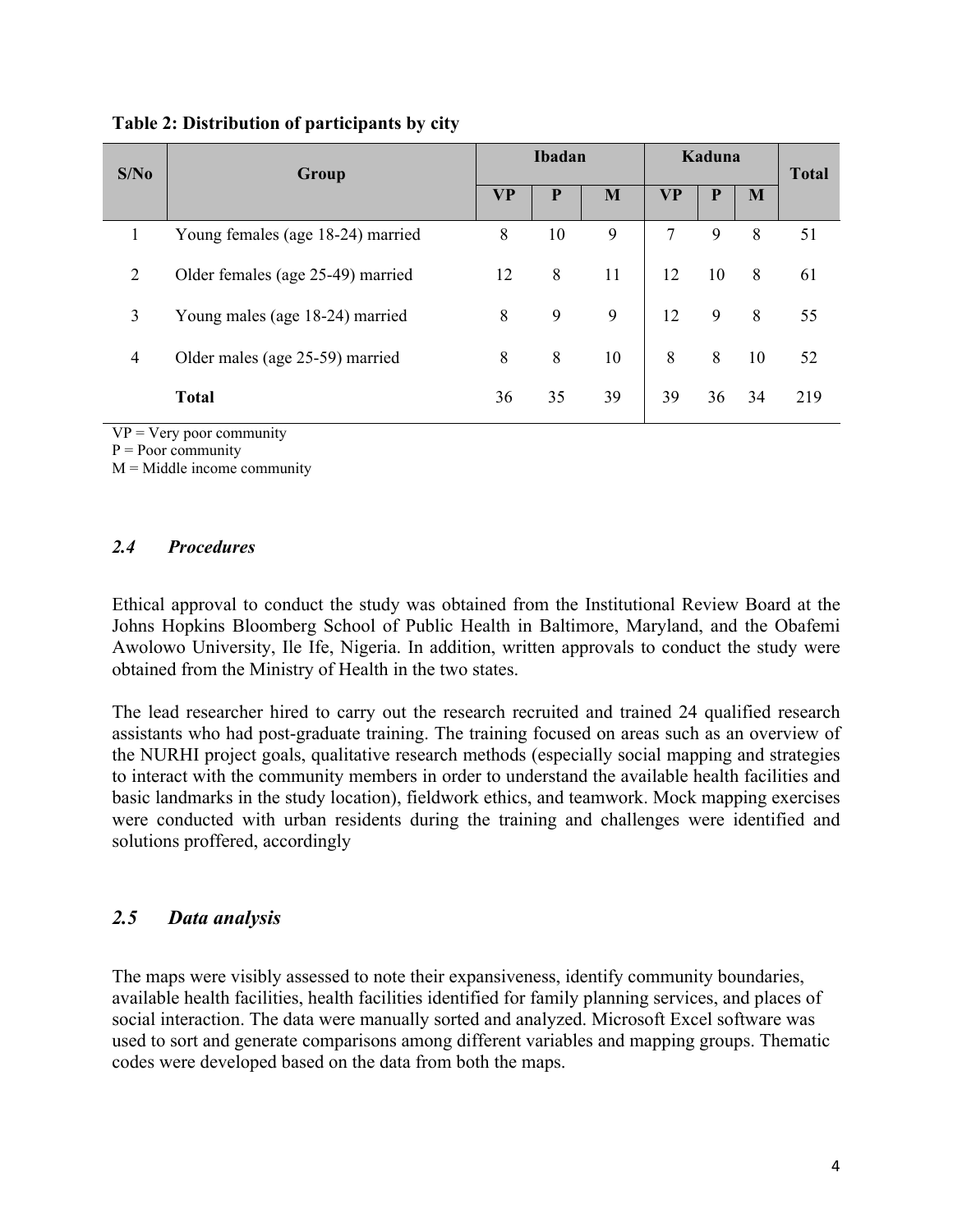# **3.0 Results**

#### *Ibadan - Foko (very low income, very poor)*

#### Young Females (18-24 years):

The map had well-delineated boundaries but had sparse and scanty features. Ten health facilities were shown on the map and all were identified as providing family planning (FP) services. Three places of social interaction (Foko palace, Adesor, and Omobaje houses) were indicated on the map. Foko palace is the most important meeting place while Foko primary health center (PHC) is the most patronized health facility. Government hospitals are perceived to be cheaper than private hospitals.

*"We all patronize Foko PHC, because the cost of other hospitals (private) is too high for us."* (Female, 21yrs, married, primary education, trader)

#### Older Females (25-49):

The older females drew a map with well-delineated boundaries, but highly sparse and scanty landmarks. Five health facilities were shown but none identified as providing FP services. Seven places were noted for social interaction, including one church, three mosques, a hotel, Foko palace, and a primary school. The Foko palace is a center of activities (both formal and informal meetings); various women groups/associations hold meetings at primary schools.

Foko PHC and King Eze patent medicine vendor (PMV) are the most frequently used health facilities. Poor amenities such as no electricity, judgmental staff attitude, inconvenient hours of operation (the PHC operates during the day only), and unavailability of drugs are the major barriers to using the PHC.

#### *Comparison of Foko Females – young and old:*

The young identified ten health facilities, five of which were identified by the older females. The young females had a better awareness of available health facilities in the community and those that provide family planning (FP) services than the older females, as the younger females identified 10 FP service deliver sites and the older females identified none. The older females seemed to be religiously inclined by identifying multiple places of worship as spaces for social interaction. The palace is an important place of social interaction for both young and old females.

#### Young Males (18-24 years):

The map had poorly delineated boundaries and sparse landmarks. Seven health facilities (HF) were indicated on the map, but none of those were identified as providing FP services. Market and bus stops were shown. Foko palace, bars and a hotel were the places of social interactions. Foko PHC and Premier Hospital are the most frequently used facilities. The respondents perceived private hospitals as expensive and beyond the reach of the poor. Poor electricity supply is a major barrier to seeking care at the public facility, PHC Foko.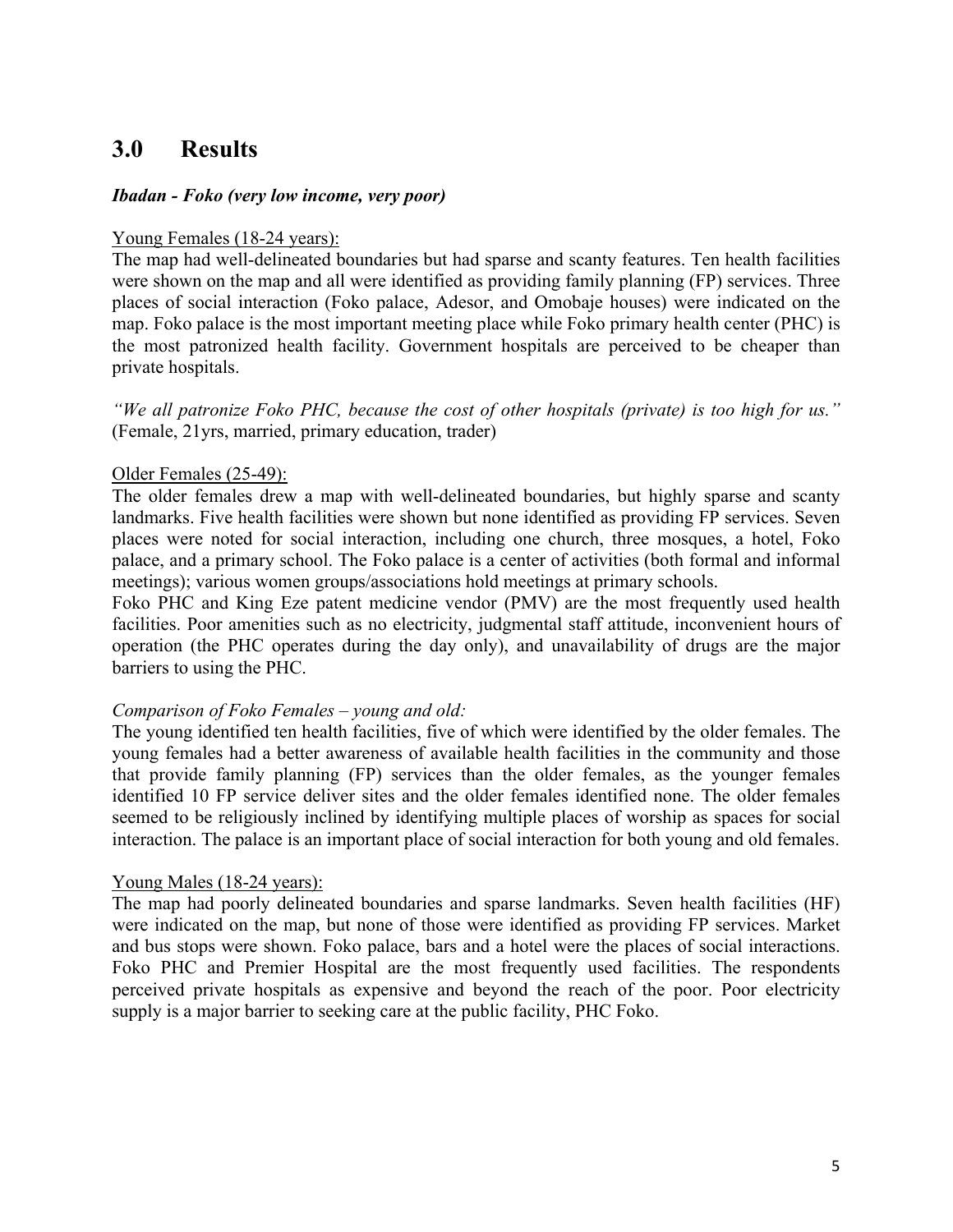#### Older Males (25-49):

The map had poor boundaries and sparse features including a few bars, bus stops, places of worship, and community leader's house and palace. None of the identified nine health facilities was recognized for family planning services. The Foko palace was the only place of social interaction noted.

#### *Comparisons of Foko Males – young and old:*

Neither group identified health facilities that provide family planning services. Both groups noted markets, bus stops, and bars (potential places of social interaction, though not consistently identified as such). Identification of places of worship by the older males group could suggest importance of religion to them. Bars and hotels are important places of social interactions for the young males, while the palace is the major place of social interaction for both groups.

#### *Foko Males and Females:*

Overall, the four groups in the very poor neighborhood in Ibadan identified 16 facilities with ten identified only by the young females as providing FP services, suggesting a low awareness of FP service availability among the male and older female groups in the Foko community. Eleven places of social interaction were identified with Foko palace as the major place of social interaction (identified by all four groups). Other places of interaction included places of worship, schools, hotels, and bars. Potential places of interaction shown on the map, but not identified as such, were markets and bus stops. All the groups noted four facilities (Foko PHC, Premier, Salam, and Ayo Tayo clinics). Other facilities that were frequently noted were King Eze PMV and Ayo Clinic.

#### *Ibadan - Agbowo (low income, poor)*

#### Young Females (18-24 years):

The map had sparse features, but well-demarcated boundaries. Ten health facilities were noted, two were noted as providing FP services. Two spaces for social interaction were noted (restaurant and bar). Other features include houses of community and opinion leaders, bus stop and few places of worship (mosque and churches).

#### Older Females (25-49):

The map had well-delineated boundaries but sparse landmarks. Eleven health facilities were identified out of which none was recognized as providing family planning services. Six places of social interaction (two restaurants, two football viewing centers, and a bar) were identified. Other features noted on the map were a shopping complex, market, school, and places of worship.

#### *Comparisons of Agbowo Females:*

Only the young females identified health facilities that as providing FP services; restaurants and bars are important places of interactions for both groups, while football viewing centers were additional social places for the older females. Other potential social places featured in the maps were a shopping complex, school, market, opinion leaders' homes, and places of worship.

Young Males (18-24 years):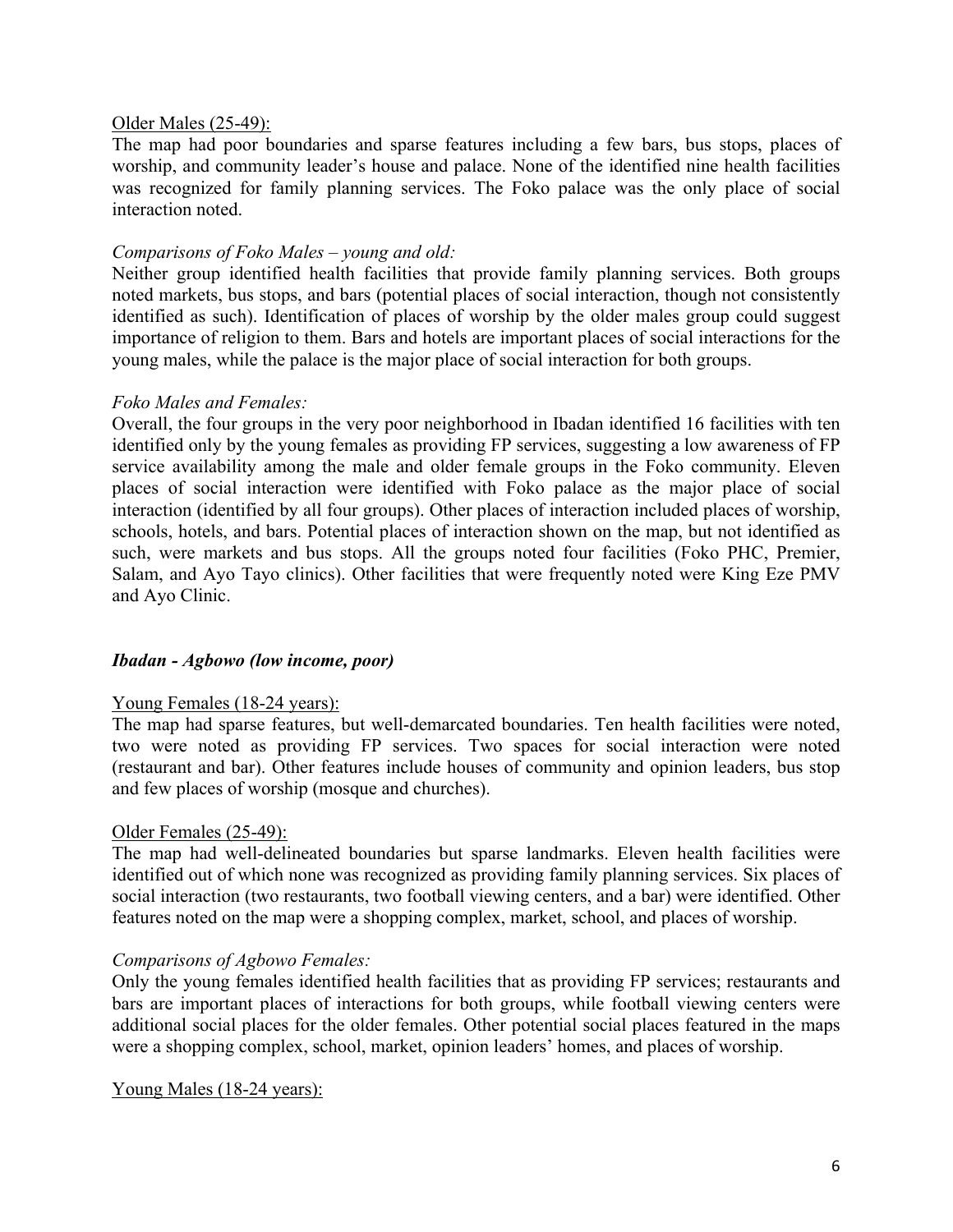The map had an expansive coverage with well-demarcated boundaries and many features and landmarks including multiple streets, churches and mosques, shopping complex, river and stream. Nine health facilities were identified out of which seven were recognized as providing family planning services. Vulcanizing joint, community leader's house, road junctions, shopping complex and a café were the places of social interactions noted on the map. Additional places of interaction include bars, newspaper vendors' stands, stadium, football viewing centers, and playgrounds.

#### Older Males (25-49):

The map had well-delineated boundaries with sparse and scanty features including a few churches and mosques, a shopping complex, river and a few bars. Five health facilities were identified with none identified for FP services. Landlords' and community leader's houses were the notable social places. Potential social places on the map were the shopping complex, places of worship, and bars.

#### *Comparisons of Agbowo Males:*

The younger males seemed to be more mobile and involved in social activities than the older males. The younger males were also aware of more health facilities and FP services while the older males lacked awareness about the available FP services in the community.

#### *Agbowo Males and Females*

The groups all drew similar maps with well-indicated boundaries (University of Ibadan road, Lagos-Ibadan Expressway, Secretariat-Bodija road, and Orogun River). There were many health facilities noted in the community (23 facilities, 9 FP sites). Overall, greatest awareness about the availability of FP services was among the young male group. Multiple places of interaction such as community leaders' homes, restaurants, bars, shopping complex, cafes, viewing centers and vulcanizing joints were identified. Other potential places for demand creation activities include markets and places of worships. The major health facilities identified in the community were Hosana, Hamdala, Rolling and Poly Hospitals.

## *Ibadan - Oke-Ado (middle income)*

#### Young Females (18-24 years):

The map had poor boundaries with sparse landmarks and features including a few schools, churches, and mosques. Out of the four health facilities identified only two were noted to provide family planning services. The only identified place of social interaction on the map was the police station.

#### Older Females (25-49):

The map was poorly drawn and had sparse features including a few schools, places of worships, a stadium, and a shopping complex. There were seven health facilities, out of which two were noted as providing family planning services. Identified spaces for social interactions included the police officers' mess, tennis club, and the prince and princess hall.

#### *Comparison of Oke-Ado Females:*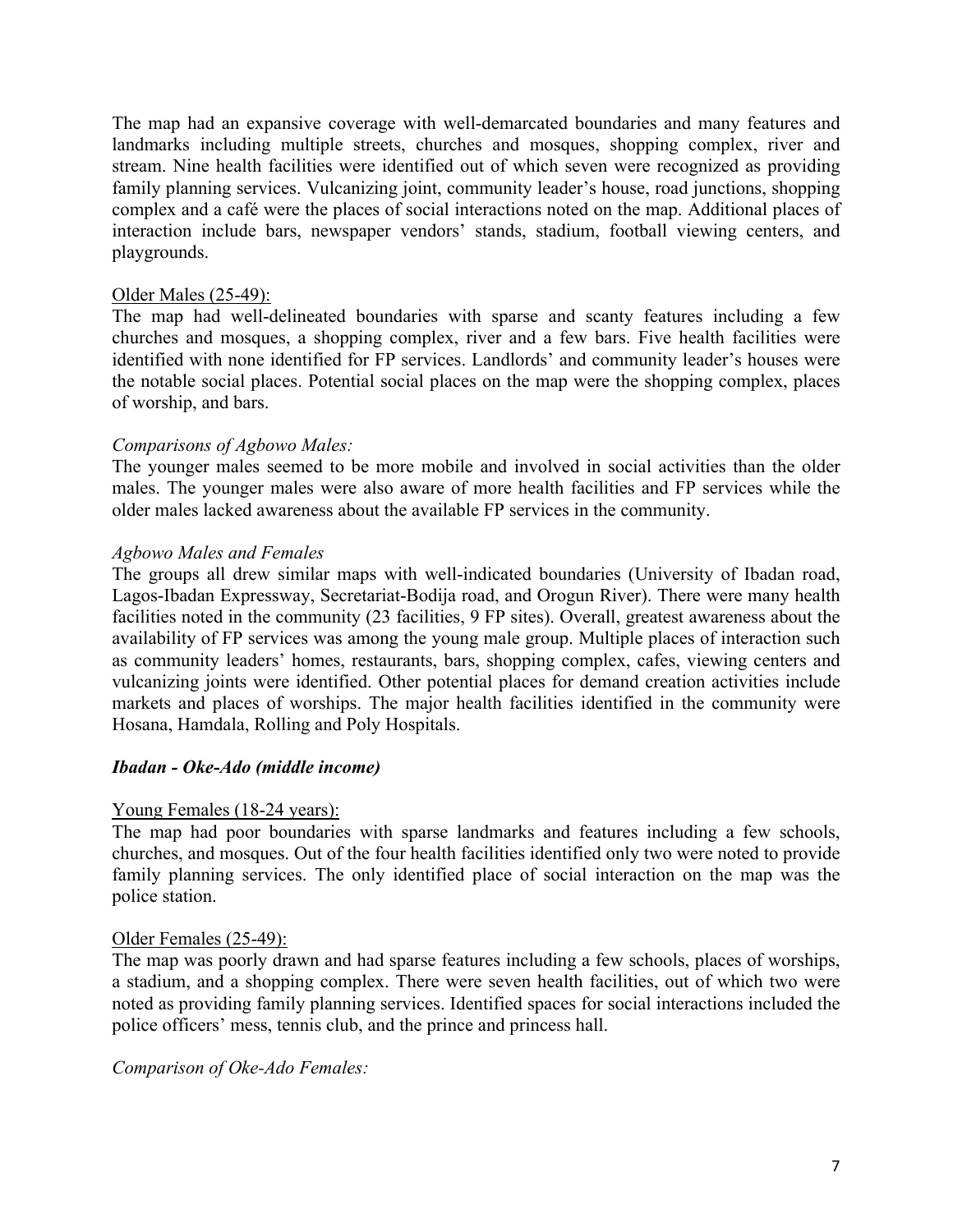The older women seemed to be more mobile than the young women due to the greater detail included in the older women's maps as compared to the younger women. Potential places of interaction include places of worship, schools, a stadium, and a shopping complex. The police officers mess was identified as an important place for social interaction for both young and old females. Mobolaji, Omoniyi Hospitals, and Iya Ibeji PMV, are facilities that were identified by both groups.

#### Young Males (18-24 years):

The map was expansive with well-delineated boundaries and many features including numerous churches, a stadium, bars, and opinion leaders' houses. Seven health facilities were identified out of which four were recognized as providing family planning services. The five places of social interaction that were identified include a stadium, hall, Jayifous House, school, and Areafa House.

#### Older Males (25-49):

The map was poorly drawn with sparse landmarks and without boundaries. Out of the seven health facilities identified, two were recognized as providing family planning services. A football viewing center and a school were noted as places of social interaction.

#### *Comparison of Oke-Ado Males:*

Young males appeared to be more mobile than the older males due to their more expansive and detailed maps. Football viewing centers seemed to be more attractive places for social interaction for older men as compared to younger men. The stadium is a main place of social interaction for young males. Generally, there is a low level of awareness of available FP services among the older males as compared to the younger males. Schools are places of social interaction for both older and younger males.

#### *Oke-Ado Males and Females*

Overall, the greatest awareness about the availability of FP services was among the young males. A total of 11 health facilities were identified in the community with overlaps between the male and female groups. The male group identified nine health facilities with six recognized as providing FP services; while the female group identified seven health facilities with three recognized as providing FP services. Important places of social interactions in the community include the police officers mess and tennis club for the young and old women and schools for the young and old men. The major health facilities identified in the community were Mobolaji, Omoniyi, PHC  $7<sup>th</sup>$  Day road Hospital, and Iva Ibeji PMV.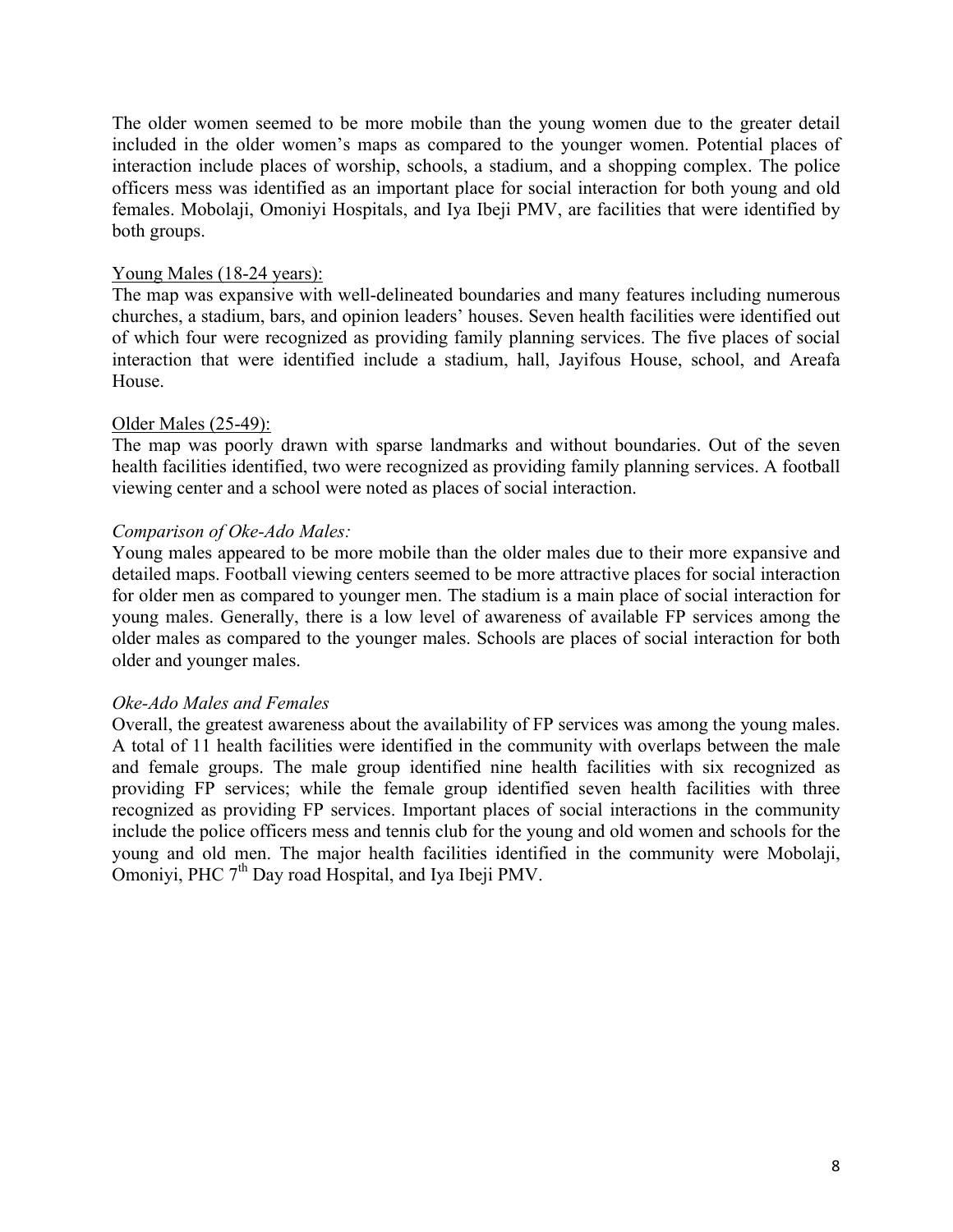#### *Kaduna - Nassarawa (very low income, very poor)*

#### Young Females (18-24 years):

The map had no boundaries and was haphazardly drawn with multiple unpaved roads and sparse landmarks including a few schools and places of worship. Six health facilities were noted with five noted as providing family planning services. Five places of interaction were identified, which included 4 community leaders' houses and a sports ground.

#### Older Females (25-49):

The map was poorly drawn with few landmarks identified. The seven health facilities on the map were all recognized for providing family planning services. Nassarawa PHC, community leader's house, and Farmers Association were the identified places of social interaction. Other features on the map include churches, schools, bus stops, and bars, though not identified as spaces for social interaction.

#### *Comparison of Nassarawa Females:*

Both groups recognized Nassarawa PHC and Salis Pharmacy as facilities that provide FP services. Overall there was a good perception about the available FP services by both older and younger females, but poor perceptions of the community boundaries. Community leader's house was identified as a major place of social interaction for both older and younger females.

#### Young Males (18-24 years):

The map was scanty and had sparse features including a few schools, church, police station, and a market. The four health facilities on the map were all noted as providing family planning services. A PMV store and street corner were identified as spots of social interaction.

#### Older Males (25-49):

The group drew an expansive map with poor boundaries. Twelve health facilities were identified out of which 10 were recognized as providing family planning services. Football viewing centers and political party offices were the major places of social interactions. Other features delineated were places of worships and a hotel.

#### *Comparison of Nassarawa Males:*

The older men in Nassarawa drew a more detailed map than the younger males. They also identified more health facilities and family planning service centers than the young males; however, both young and old males recognized all, or nearly all, health facilities identified as providing family planning services. There was no overlap in areas of social interaction identified by the young and old males but both identified places of worship on their maps.

#### *Nassarawa Males and Females:*

Overall, women and men, young and old, identified most, if not all, health facilities noted as providing family planning services. In other words, the males and females in Nassarawa seemed to have a good awareness of the available family planning services in the community. Both young and old women identified community leaders' homes as places of social interaction whereas the young and old men didn't identify overlapping places of social interaction.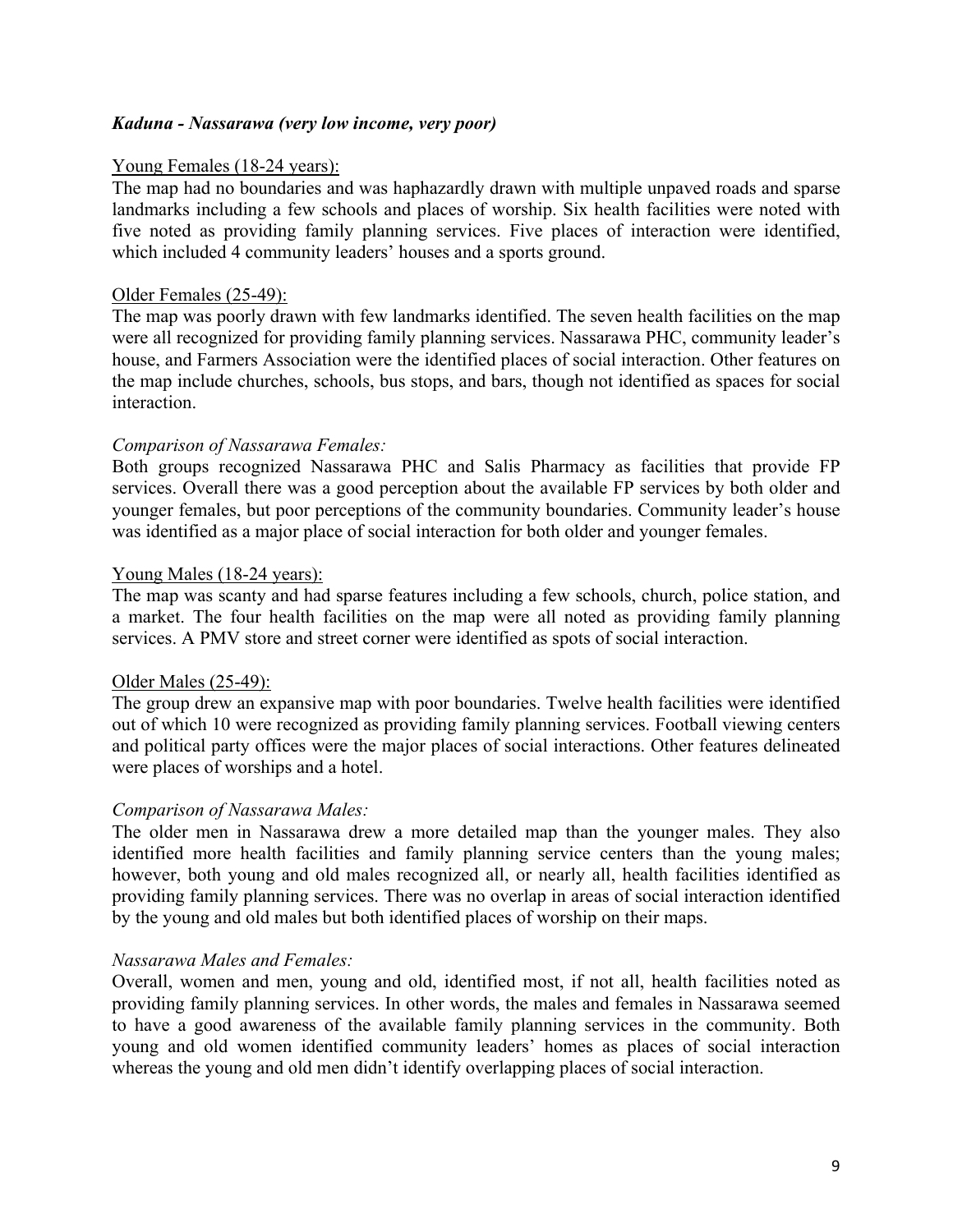#### *Kaduna -Tudun Wada (low income, poor)*

#### Young Females (18-24 years):

The young females in Tudun Wada community drew a sparse map with few landmarks and poorly delineated boundaries. The group identified four health facilities and noted three of them that provided family planning services, and two schools as places for social interactions. Other features include mosques, market, and bus stops.

Government hospitals are perceived to have better patronage than the private hospital. Cost determines patronage but clients recognize the trade off for cheaper services is inconsistent availability of services and equipment.

*"… people patronize government facilities more than private because they are cheap, but services are not always available while the private health facilities are better equipped"* (Female, 18yrs, primary education, housewife, low SES).

#### Older Females (25-49):

The map had poor boundaries with sparse features including a few schools, mosques, a grocery store, and a community leader's house. Two identified health facilities were recognized as providing family planning services. A primary school was identified as the space for social interaction. The older females seek care at government hospitals more than private hospitals, they perceived the private clinic as costly but better equipped. The major sources of health information were religious centers and friends.

#### *Comparison of Tudun Wada Females:*

Both groups (young and old females) seemed to have low awareness of the available health facilities in the community; however, they identified almost all, or all, as providing FP services. A, primary school was recognized as a location for social interaction by both groups. Potential points of entry into the community include the market, community leaders' homes, mosques, bus stops, and the grocery store.

#### Young Males (18-24 years):

The map had expansive coverage with multiple features and landmarks, including markets, skill acquisition center, secondary and tertiary health facilities, hotel, motor parks, police stations, community and opinion leaders' houses, places of worship, and bus stops. The group identified ten health facilities out of which seven were recognized as providing family planning services. Football fields, primary schools, and multipurpose halls were the identified places of social interaction. A majority of the young men go to government hospitals and PMVs for health services; cost and proximity were the determining factors. Yusuf Dantsoho General Hospital, Family Health Unit, Biba, Crystal and Salamat Hospitals were the major facilities mentioned.

#### Older Males (25-49):

The map had expansive coverage. Out of the identified eight health facilities, three were recognized as providing family planning services. An opinion leader's house and a road junction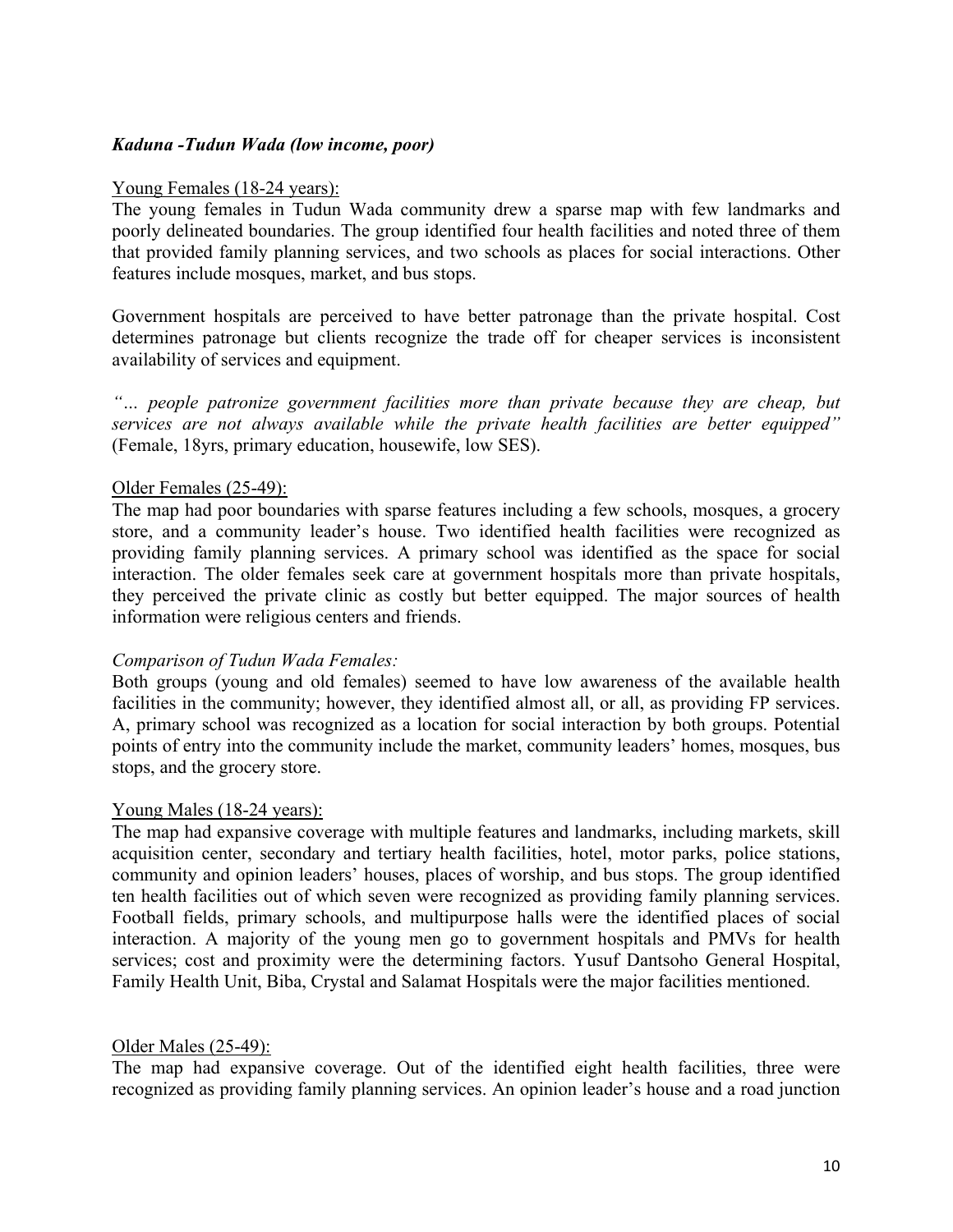were identified as spaces for social interaction. Yusuf Dantsoho General Hospital and Shehu Idris Family Unit Clinic were identified as the main facilities providing comprehensive health services. The group identified Barau Dikko Specialist Hospital and Tim Unity Hospital (private) as facilities outside their community where people seek health services. Similar to the younger males, most of the older males go to government hospitals; as they perceived private hospitals as expensive but with higher quality services and better equipped.

*"…those that need better quality services go to private hospitals"* (Male, 31yrs, NCE, Civil Servant, low SES).

#### *Comparison of Tudun Wada Males:*

The young males had greater awareness of health facilities (10 vs. 8) and family planning services within these facilities (7 vs. 3). Schools, community/opinion leaders' houses, a multipurpose hall, a football field, and a road junction were the main spaces for social interactions identified. Potential places for entry would include markets, skills acquisition center, motor parks, places of worship, and bus stops.

#### *Tudun Wada Females and Males:*

Males seemed to have a more expansive view of the community than the females. Males identified more health facilities and family planning service sites. The females only mentioned schools as places of social interaction while males noted a variety of locations for social interaction. Overall, both the male and female groups most often seek health care services at the government facilities and perceived private hospitals as expensive but having better facilities and providing quality services.

#### *Kaduna - Unguwar Rimi (Middle Income)*

#### Young Females (18-24 years):

The map had expansive coverage, well-delineated boundaries with few features and landmarks identified, including multiple streets, market, schools, and places of worships. Eight health facilities were identified and all were recognized as providing family planning services. The group identified no place of social interaction.

#### Older Females (25-49):

The map was poorly drawn and had sparse and scanty features and landmarks including few schools, a market, places of worships, and a police station. Six health facilities were identified out of which five were noted as providing FP services. Only one health facility (PHC Unguwar Rimi) was identified as a place for social interaction.

#### *Comparison of Unguwar Rimi Females:*

Young females seemed to have more expansive view of the community than the older females and a better perception of available health facilities, including those that provide family planning services. Both groups identified few to no places of social interactions.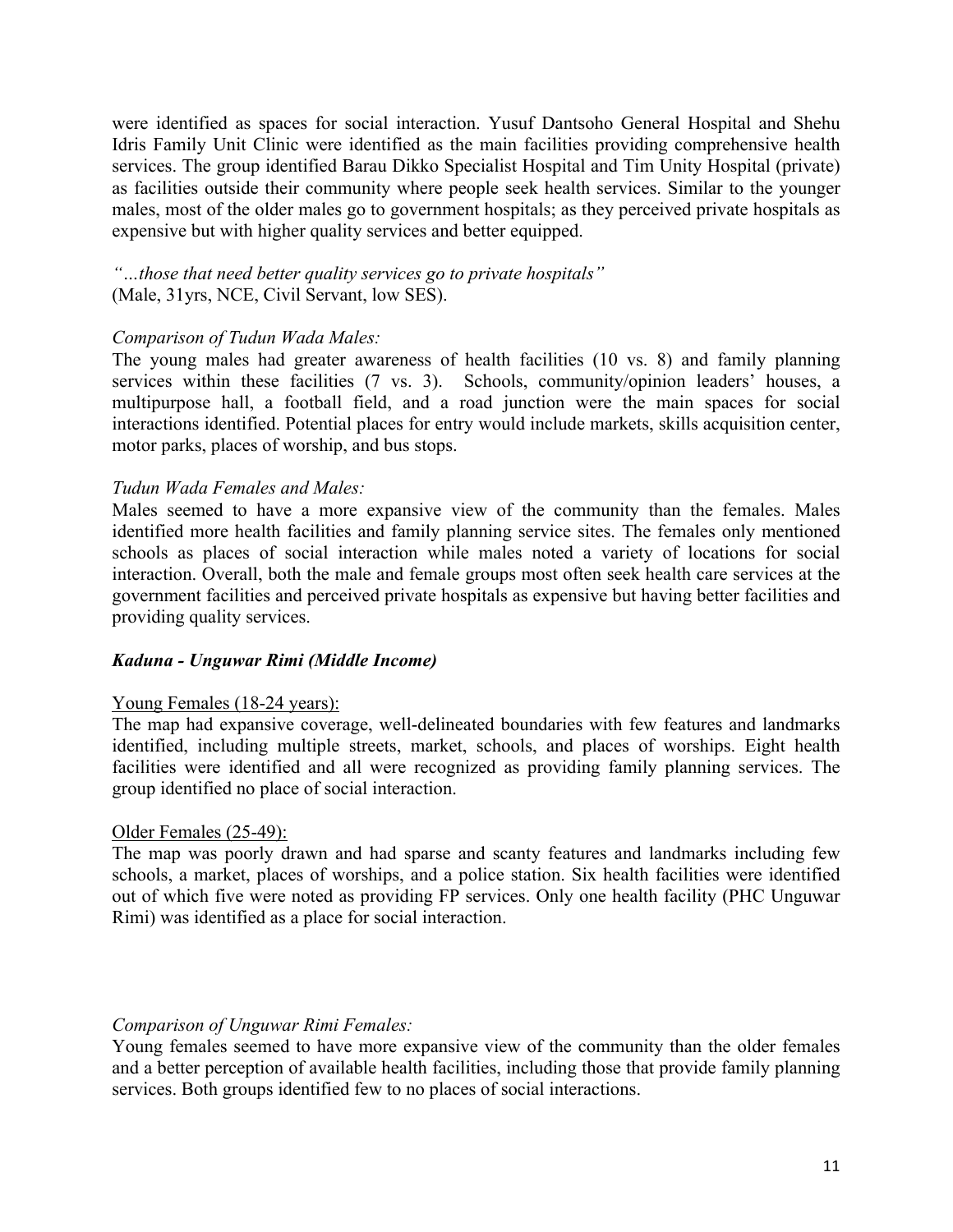#### Young Males (18-24 years):

The map had well delineated borders, but sparse and scanty features. The group identified four health facilities (all providing FP) and two places of social interaction comprising of a chemist and street corner.

#### Older Males (25-49):

The map had well delineated boundaries and many features and landmarks including schools, places of worship, and a hotel. Ten out of the twelve identified health facilities were recognized as providing family planning services. A football viewing center and political party offices were the major sites of social interaction identified.

#### *Comparison of Unguwar Rimi Males:*

The older men had a more expansive map with multiple features and higher number of identified health facilities and facilities providing family planning services. Political party offices and football viewing centers are the major places of social interaction for the older men while a chemist and street corner seemed to be an attractive place of social interaction for the young men.

#### *Unguwar Rimi Females and Males:*

The older male group had a more expansive map with well-delineated borders, multiple features and higher number of health facilities and facilities recognized for family planning services. All groups indicated that nearly all, if not all, of the health facilities identified offered family planning services. A hospital is the only place of social interactions for the older females while a street corner, football viewing center, chemist, and political offices were the major places of interactions for the males. The young females identified no area of social interaction on their map. PHC Unguwar Rimi, Rimi Clinic, and Zainab Memorial hospital are the main health centers in the community.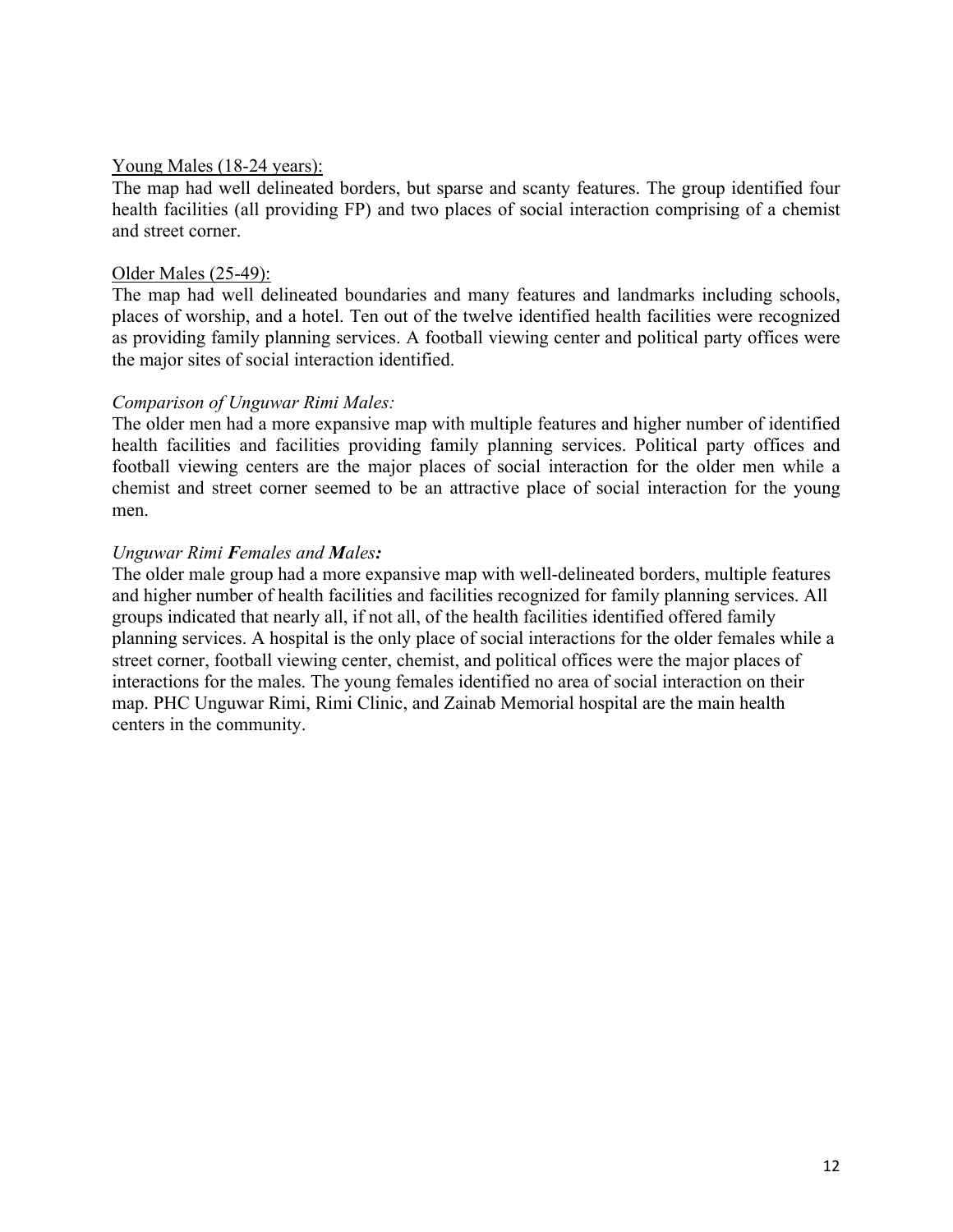# **4.0 Summary of Key Themes**

Four main themes emerged from analysis of the mapping exercise, the four themes are, (1) different perceptions of community features by sex, (2) high awareness of health facilities, (3) awareness of family planning services differs by city, and (4) little generational divide on places of social interaction among women. What follows is a brief discussion of each of the four themes.

## *Different perceptions of community features by sex*

The maps drawn by men had a more expansive view of the community. The greater detail provided in the maps drawn by males possibly indicate that men tend to be more mobile in the community as compared to women. Most of the maps drawn by men include multiple features and landmarks – more so than in the maps drawn by the females.

## *High awareness of available health facilities*

There was high awareness of the available health facilities in most of the communities (high awareness here is equated to identifying more than four health facilities in the community). Many health facilities including patent medicine vendors (PMV), clinics, and hospitals were identified. No clear gender or generational differences on the type of facility identified, except in Kaduna where males, as compared to females, identified mostly hospitals and clinics, and few PMVs. The mapping groups that identified fewer than five health facilities include: Oke-Ado young females, Nassarawa young males, young and old females in Tudun Wada, and young males in Rimi.

## *Awareness of available family planning services differs by city*

Awareness of available family planning services in the community was much higher in Kaduna than in Ibadan. All groups in Kaduna identified at least two health facilities as providing family planning services. In comparison, five of the twelve mapping groups in Ibadan identified no family planning service providers. Low awareness about FP services could contribute to the low utilization of FP services in Ibadan – indicating that FP service utilization might increase with increased awareness about FP service availability in Ibadan.

## *Little generational divide on places of social interaction among women*

There was overlap on places of social interactions between the young and old groups of females in both cities. Old and young females recognized schools, places of worships (churches and mosques), community leaders' palaces, and restaurants as places of social interaction.

Most young males identified shopping complexes, vulcanizing joints, sports grounds, leaders' homes, bars, football fields, schools, and street corners as spaces of social interactions. Old men were inclined to identify leaders' homes, political party offices, and places of worship. These places of social interaction could be points of entry into the community for demand creation activities.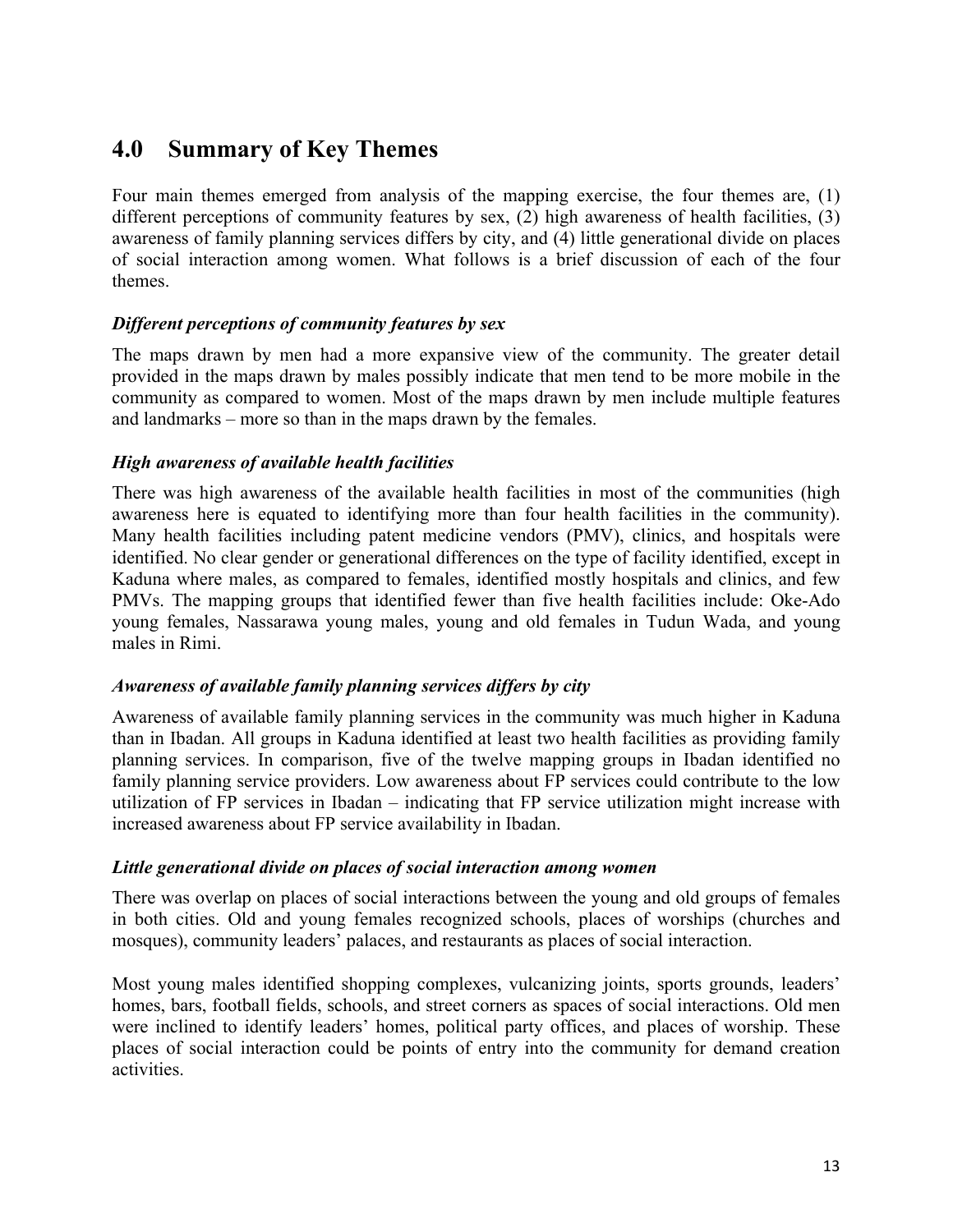# **5.0 Recommendations**

- Increase awareness of family planning service sites in all intervention areas, especially in the southern cities.
- Use existing locations of social interaction to promote family planning through family planning posters, billboards, print materials, etc., as well as social mobilization activities.
- Both males and females identified community leaders' homes, or palaces, and schools as places of social interaction. At these locations that attract both males and females media and activities that promote family planning use, and in particular issues related to family planning use and gender, could capitalize on the mixed-sex audience.
- Many community members identified places of worship as areas of social interaction. If the religious leaders are open to family planning – places of worship could be an important entry point into communities for family planning social mobilization activities.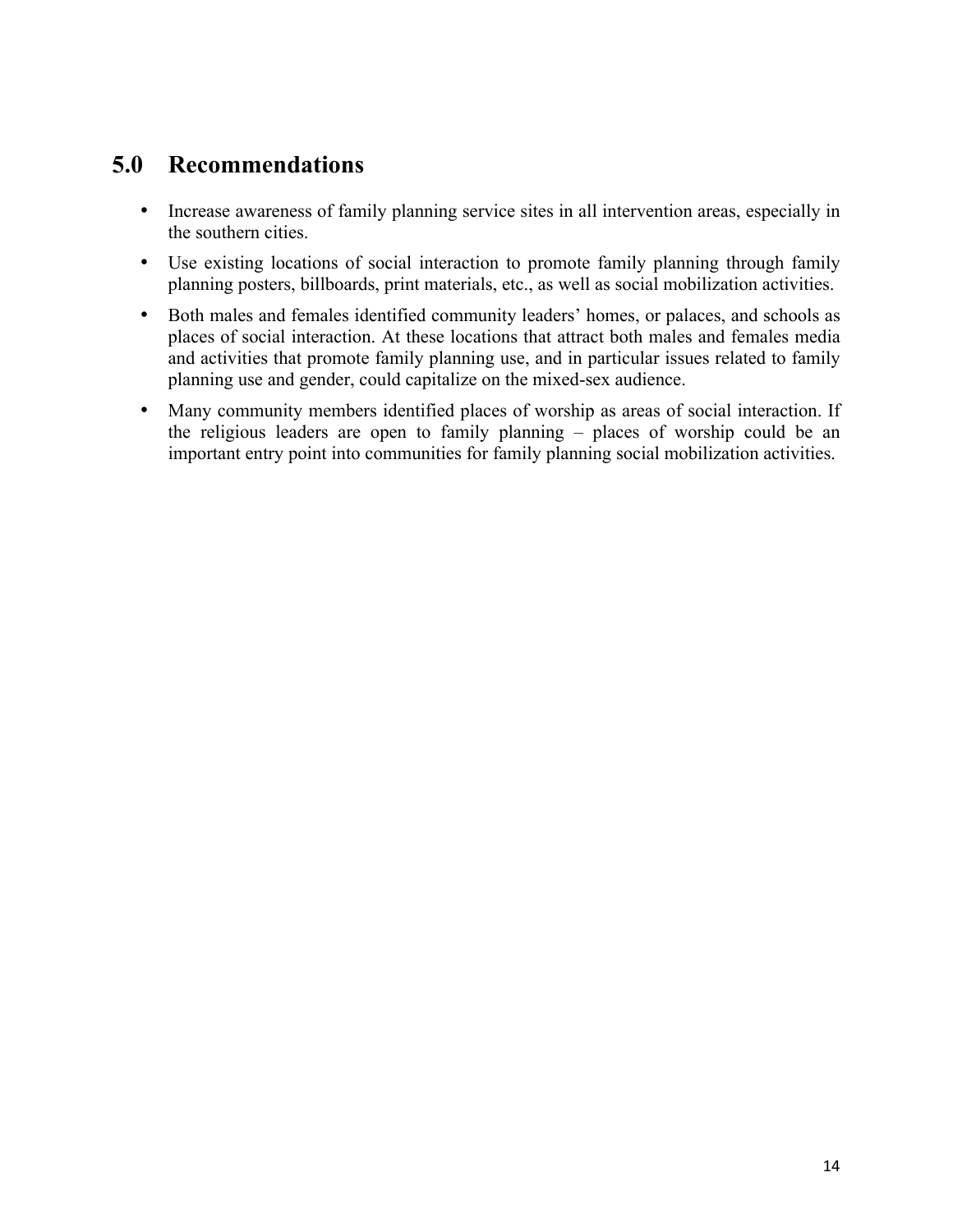## **Bibliography**

Encyclopedia Britannica http://www.britannica.com/EBchecked/topic/280508/Ibadan Retrieved on 7th January 2011.

Federal Republic of Nigeria Official Gazette (15 May 2007). National Population Commission, 2006: Nigeria Population Census 2006.

Kaduna State website available at www.kadunastate.gov.ng Retrieved on  $7<sup>th</sup>$  January 2011

National Population Commission (NPC) [Nigeria] and ICF Macro. 2004. *Nigeria Demographic and Health Survey2003.* Abuja, Nigeria: National Population Commission and ICF Macro.

National Population Commission (NPC) [Nigeria] and ICF Macro. 2009. *Nigeria Demographic and Health Survey2008.* Abuja, Nigeria: National Population Commission and ICF Macro.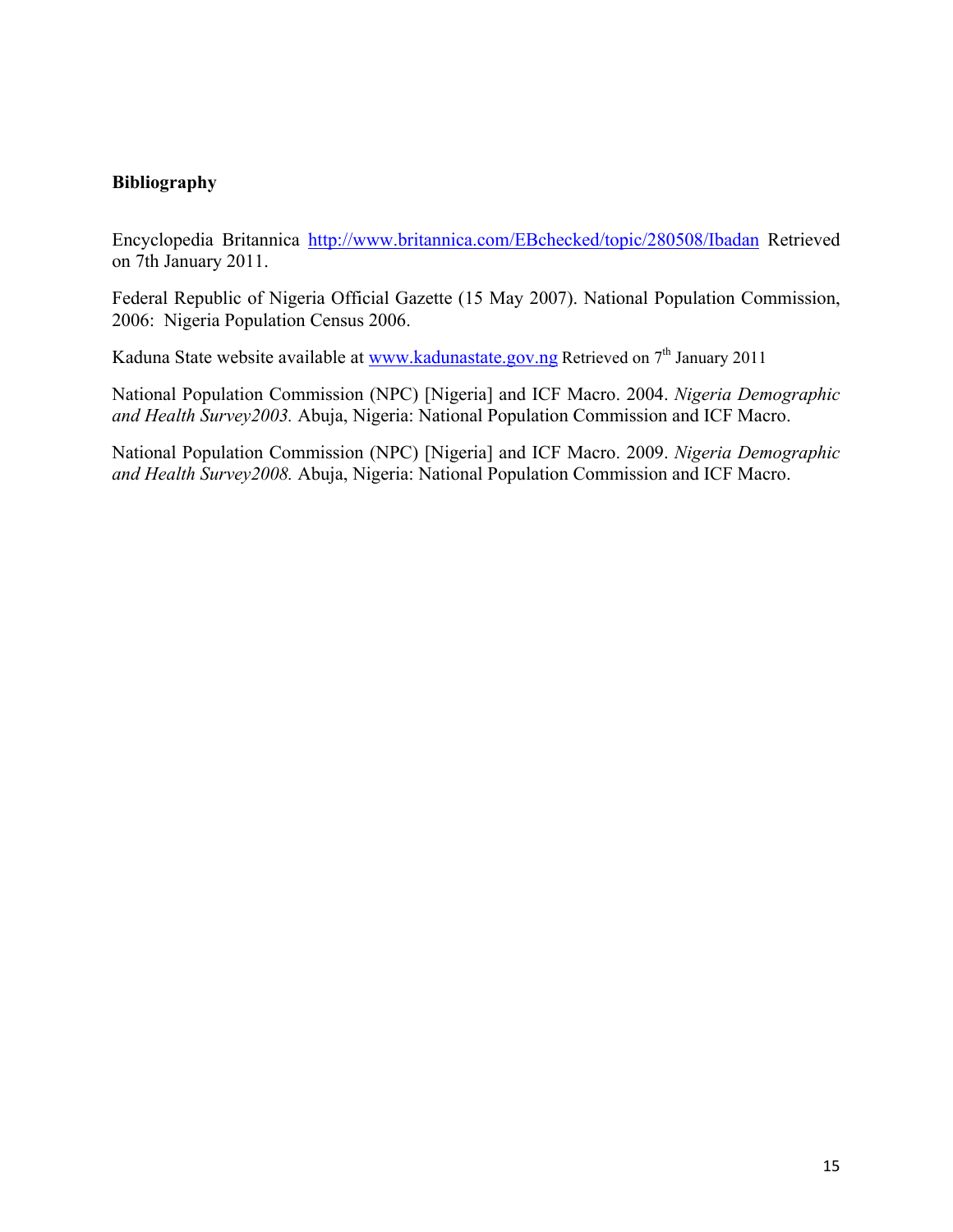#### **Appendix.**

#### **Social.Mapping.Guide**

# **Nigerian Urban Reproductive Health Initiative (NURHI) Formative Research: Community Mapping Exercise Topic Guide Draft May 10, 2010**

#### **Background to the study:**

The Nigerian Urban Reproductive Health Initiative (NURHI) aims to eliminate the supply and demand barriers to contraceptive use in order to increase the contraceptive prevalence rate by 20 percentage points in five years in selected urban areas of Nigeria. The project will be implemented in 6 Nigerian cities. During the first year of the project, several formative research activities are taking place to inform the design and implementation of program interventions. This community mapping exercise is one of those research activities.

#### **Objectives of the study:**

The objectives of this community mapping exercise are to:

- 1) Determine community boundaries as perceived by community members.
- 2) Identify health services available in each community.
- 3) Identify those services that offer family planning.
- 4) Identify spaces of social interaction in each community as possible entry points.

## **NOTE TO FACILITATOR:**

**Materials needed: Large flipchart paper**

**Colored markers Sticky tape VIPP cards (cut into circles and squares) Scissors**

#### *Instructions:*

*In this focus group, you will lead participants through a series of activites to draw a map of their community.* 

*Make sure that the participants take the lead in designing and drawing the map – they should be up on their feet and moving around. Your role should be to ask questions and guide them in creating the map.*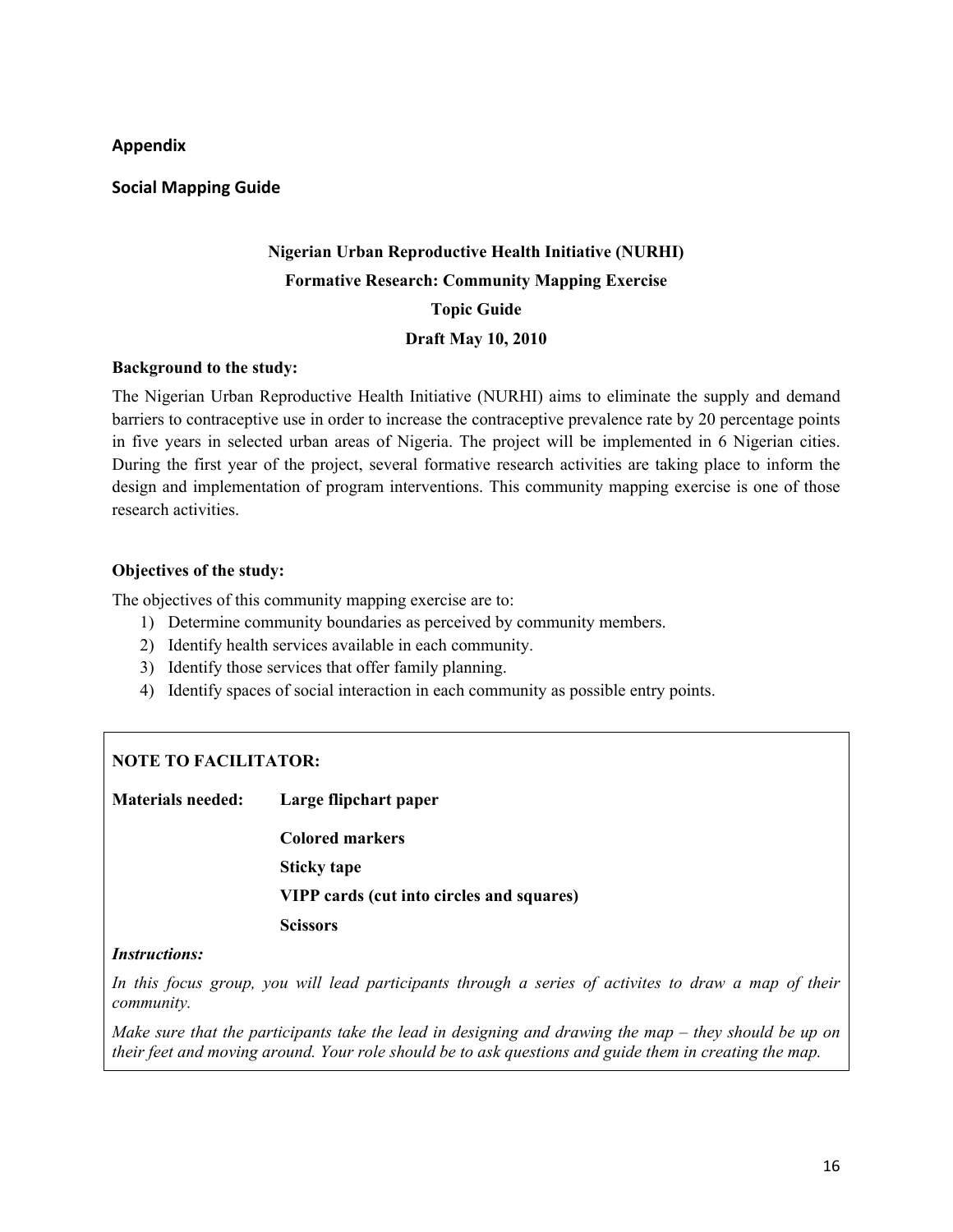#### **Focus Group Discussion Guidelines:**

#### **INTRODUCTION**

**Suggested time :** About 15 minutes

- Thank the participants for coming.
- Explain the purpose of the group discussion:

*We are from the "Nigerian Urban Reproductive Health Initiative" and we plan to be involved with your community over the coming months and years. We'd like to talk with you about the availability of health services in your community, including services for family planning. We will not ask you about your own behavior, just about your opinions. The information we gather from you and other community members will help us develop and improve the programs we will support in your community.*

- Tell the amount of time the discussion is expected to last about 1 hour and 30 minutes.
- Introduce the facilitator, the note taker and the assistant and explain what each one will be doing.
- Explain that a tape recorder will be used since the note taker can't write down everything.
- Assure that the discussion will be kept confidential. Remind the participants that anything, which is said in the discussion, should not be talked about outside of the group.
- Explain that there are no right answers and it is okay to disagree. It is important to respect others' opinions.
- Ask everyone to speak one at a time.
- Read out the consent script.
- Ask if there are any questions.
- Have participants introduce themselves. If they want they can choose a nickname or fictional name to use during the group discussion instead of their real name.

#### **ACTIVITY 1: COMMUNITY BOUNDARIES AND LANDMARKS**

**Suggested time:** About 15 minutes

- 1) Explain to participants that they are going to draw a map of their community and identify places they go for health services and also general places where community members get together to talk and socialize. In this first activity, the group will draw the outline of the community and identify major landmarks.
- 2) Ask participants to think about the boundaries of their community and draw an outline of the flipchart paper.

To help participants define their community boundary, probe with questions such as:

• Are there any physical features of the environment that define the community? For example, housing, waterways or road systems?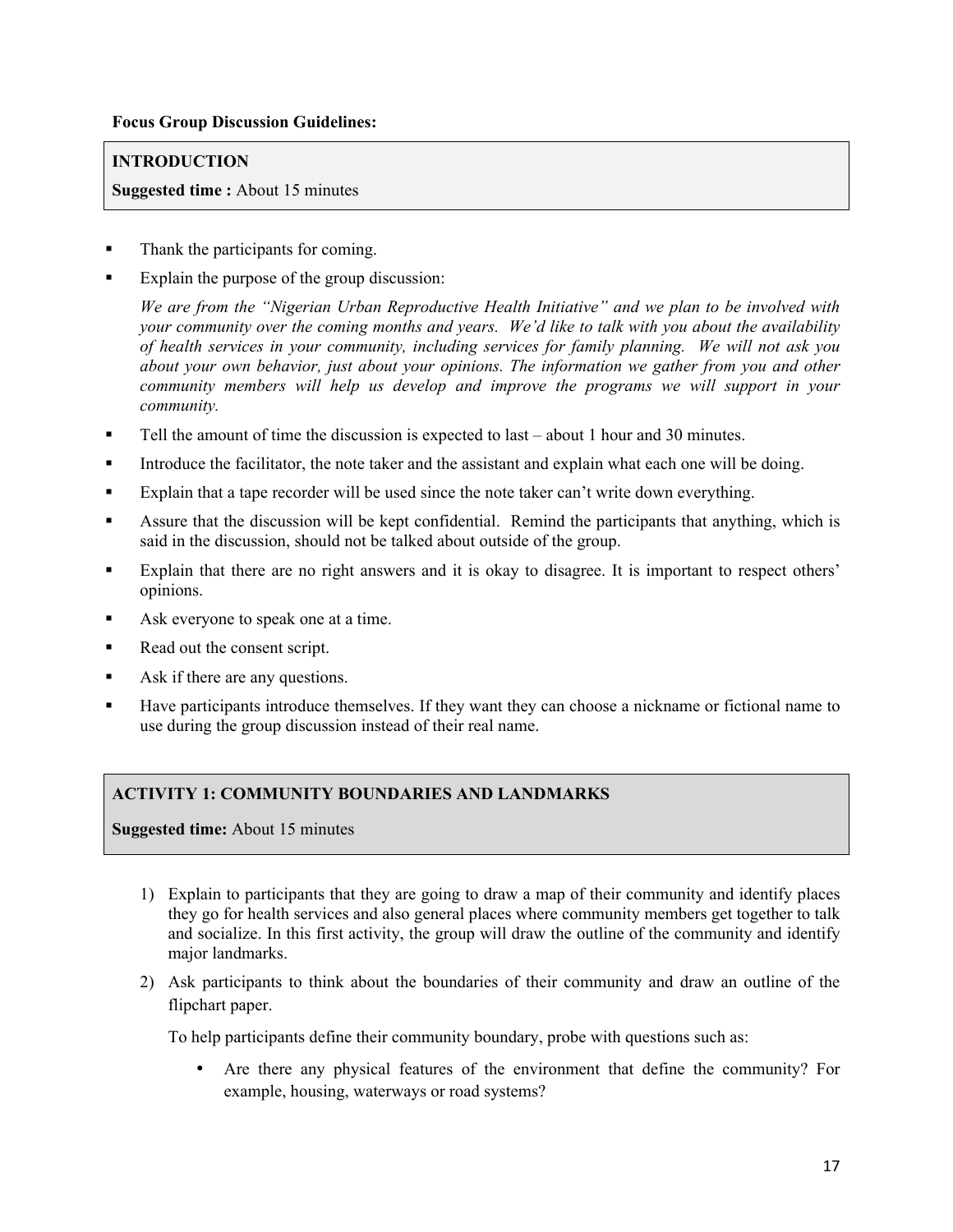- Are there any social or cultural features that define the community?
- What nearby areas are NOT part of this community?
- Where do you conduct your everyday type of activities?
- Where do you spend most of your time?
- Are there any formal or informal leadership structures that define the community boundaries? Are these the boundaries you consider to be your community?
- 3) Once the boundaries are drawn, ask participants to mark on the map, using words or symbols, major features or landmarks in the community. These might include, for example:
	- Roads and other transport (bus depots, etc)
	- Waterways
	- Schools<br>• Religiou
	- Religious centers<br>• Police or security
	- Police or security
	- Markets and shops<br>• Bars
	- Bars
	- Sports grounds
	- Location of community leaders and other influential people
- 4) Draw a key on the side of the map that describes any symbols the group uses to mark features.

#### **ACTIVITY 2: COMMUNITY HEALTH SERVICES**

**Suggested time:** About 45 minutes

1) Ask participants to identify where people in this community go for health services and mark these spots on the map using card circles. On each card, write the name of the facility and what type of facility it is (clinic; hospital; etc.)

Probe for:

- Hospitals
- Clinics
- Pharmacies
- Patent Medicine Vendors (PMVs)
- Other facilities
- 2) Ask participants if there are any health facilities that people want to use but are not available within the community. Mark these on the map *outside* of the community boundary.
- 3) Next, for each facility that is *within* the community, ask the following probes:

Probe:

- What types of people use this facility?
- Do people like yourself use this facility?
- What services do they mainly use it for?
- Are there any other barriers that discourage people like yourself from using this facility?